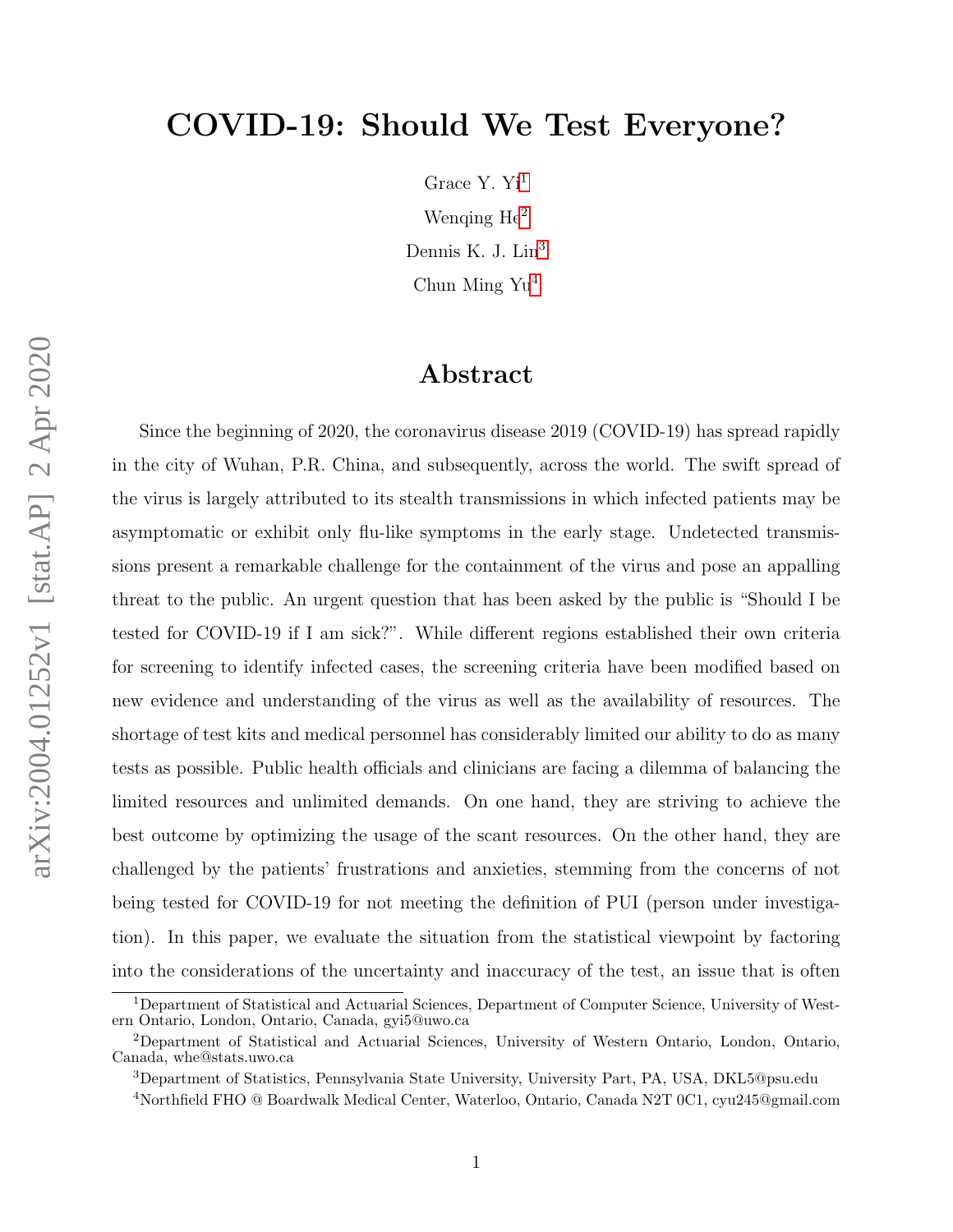overlooked by the general public. We aim to shed light on the tough situation by providing evidence-based reasoning from the statistical angle, and we expect this examination will help the general public understand and assess the situation rationally. Most importantly, the development offers recommendations for physicians to make sensible evaluations to optimally use the limited resources for the best medical outcome.

Key Words: COVID-19, false negative, false positive, pandemic, repeatedly testing.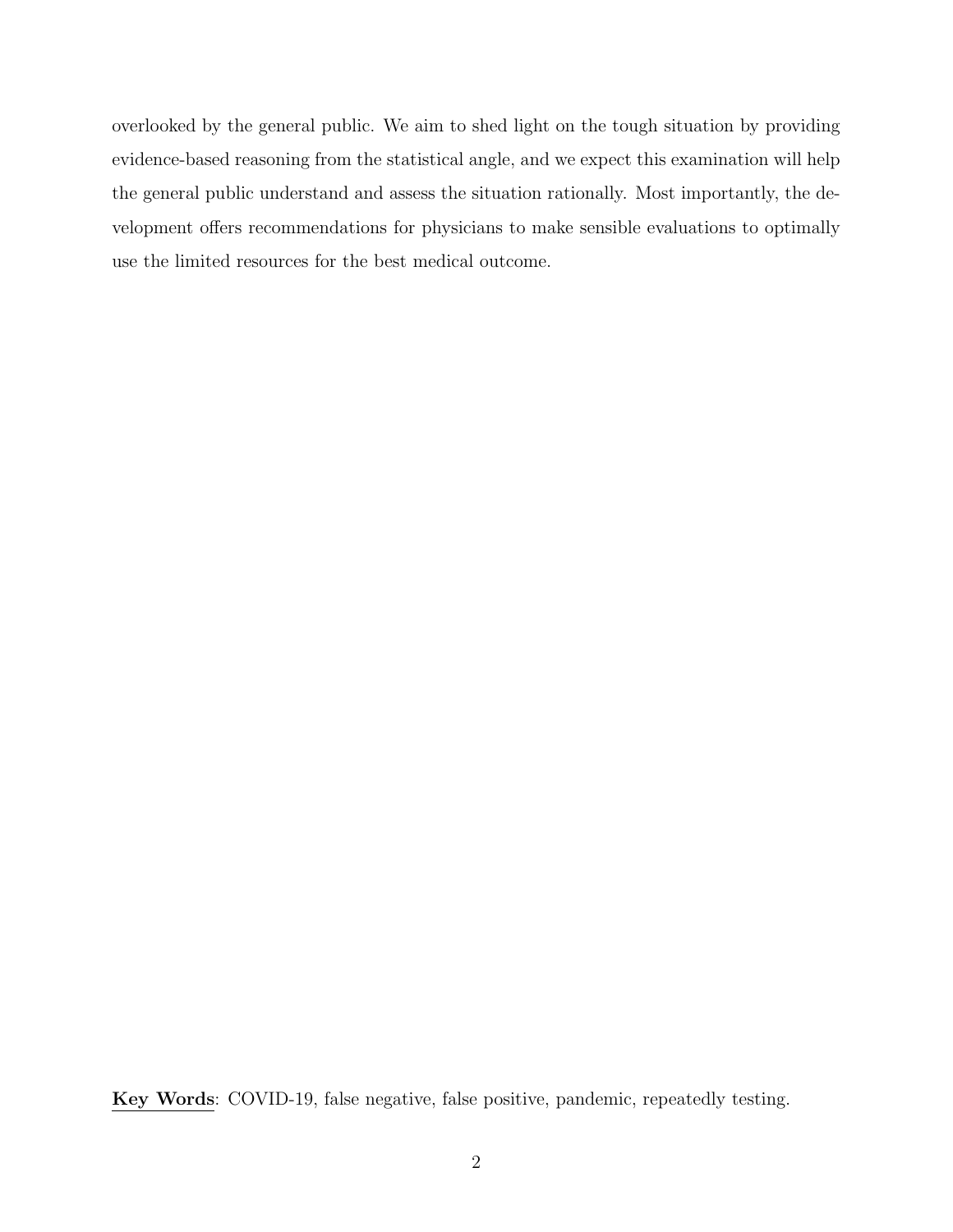### 1 Introduction

The first case of the coronavirus disease 2019 (COVID-19) was found in December of 2019 in Wuhan city, Hubei providence, P. R. China. On December 31, 2019, China informed the World Health Organization (WHO) of a case of novel viral pneumonia in Wuhan (Wong et al. 2020). Since the diagnosis of the first case, this virus has spread with astonishing speed and has caused many infections and a good number of deaths. The origin of the virus, however, remains unclear. An abrupt announcement was made on January 23, 2020 that the city of Wuhan was locked down to control the spread of the virus. Subsequently, almost all areas in China have begun to take serious public health measures to contain the virus (Xiao and Torok 2020).

On January 30, 2020, WHO declared COVID-19 as a public health emergency of international concern. By March 2, 2020, China had confirmed 80,174 infected cases and 2915 deaths. From February 27 to March 11, 2020, the number of cases of COVID-19 outside China has increased 10-fold and the number of affected countries has increased to be 113. As of March 11, 2020, there have 118,429 confirmed cases and 4,292 deaths (WHO, Situation Reports 2020). The number of cases, the number of deaths, and the number of affected countries are expected to climb in the coming days and weeks. On March 11, 2020, WHO declared COVID-19 to be a pandemic.

COVID-19 has been found to be caused by the severe acute respiratory syndrome coronavirus 2 (SARS-CoV-2); certain epidemiological and clinical characteristics of patients with COVID-19 have been reported. However, comprehensive knowledge of COVID-19 still remains incomplete. For instance, the risk factors for mortality and the clinical course of the illness have not been well understood (Zhou et al. 2020). The early presentation of COVID-19 infection is typically nonspecific. Some infected cases may be asymptomatic, while many infected individuals often show flu-like symptoms such as dry cough, sore throat, low-grade fever, or malaise in the first few days (Wong et al. 2020). The seeming-flu symptoms have created difficulties in differentiating COVID-19 from the common cold and seasonal influenza.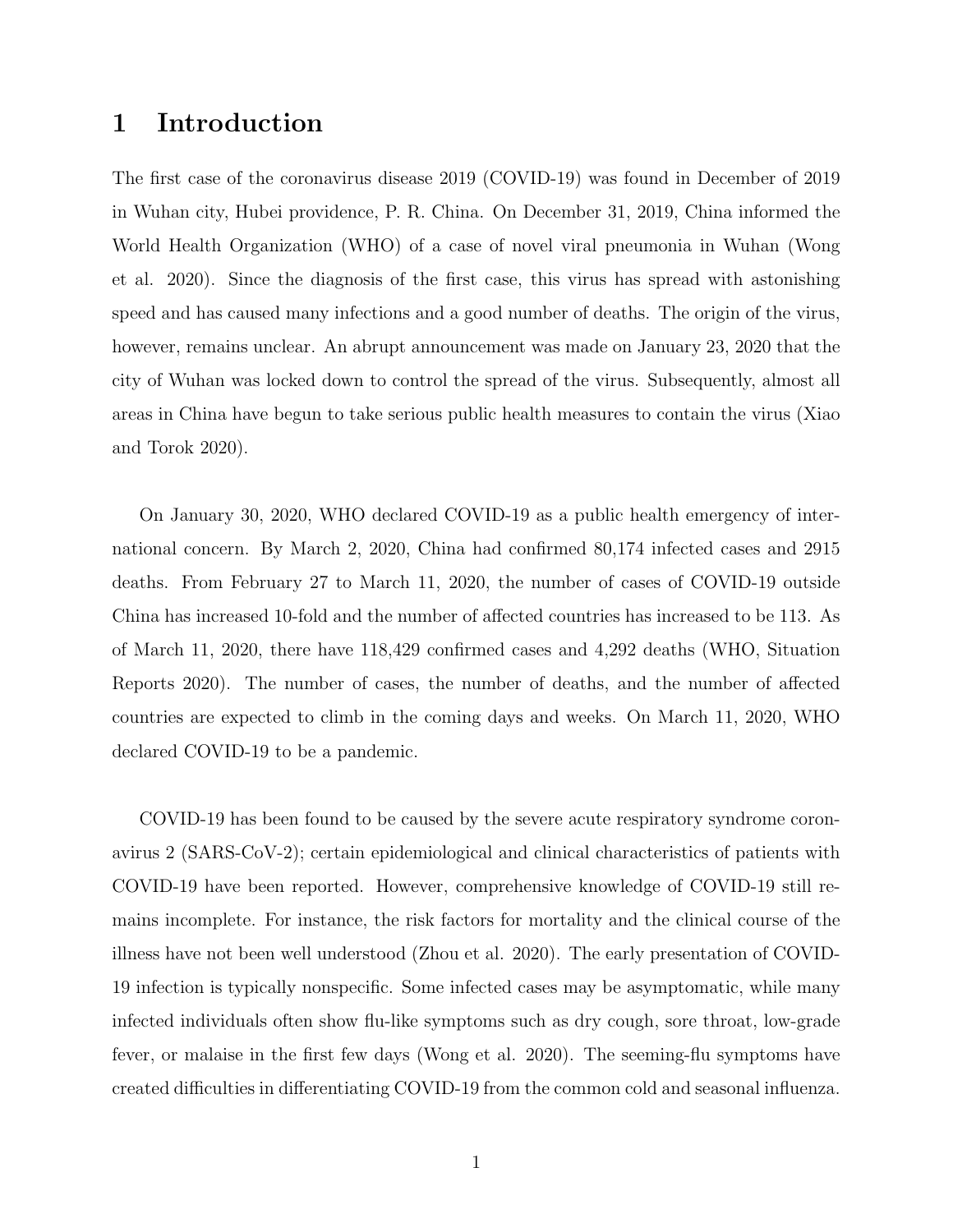The mystery of the virus and the lack of effective treatment for COVID-19 have presented a striking threat to the public. In contrast to the rapid transmission of the COVID-19 pandemic, news on COVID-19 has traveled swiftly and broadly through internet, radio, newspaper, television, social media, and so on. The wave of fear has escalated in the public. Though it has been reported that people with medical complications are at a greater risk of suffering from COVID-19, the general public also has the fear of contracting the virus.

Clinicians have been under tremendous pressure to triage the high volume of patients for COVID-19 testing. To receive medical care as early as possible, an urgent question that has been asked by patients with flu-like symptoms is "Can I be tested for COVID-19?" More broadly, the public may be puzzled by the concern, "To achieve an effective containment of the virus, why does the government not take a proactive action to test everyone for COVID-19 to identify all infected individuals in a timely manner?"

Due to the limited availability of trained personnel, testing kits, and PPE (personal protective equipment), it is impossible to test everyone with flu-like symptoms for COVID-19, let alone to test every individual. While these reasons can easily be perceived by the public, the underlying scientific reasonings do not seem to be considered. More importantly, due to the limited availability of resources, the protocol of screening patients for testing COVID-19 can be stringent to prevent a collapse in medical facilities. Based on the evolving global situation, the screening process is constantly being updated and differs from country to country. Initially, the U.S. Centers for Disease Control and Prevention (CDC) recommended testing only people with respiratory symptoms such as fever, dry cough, shortness of breath, and those who had potentially been exposed to the virus. With the evidence for community transmissions, the CDC updated its recommendations on March 4, 2020 to allow anyone with respiratory symptoms to be tested as long as the request is approved by a doctor, though the CDC is encouraging physicians to minimize unnecessary testing by considering patients' exposure risks (Ferran 2020).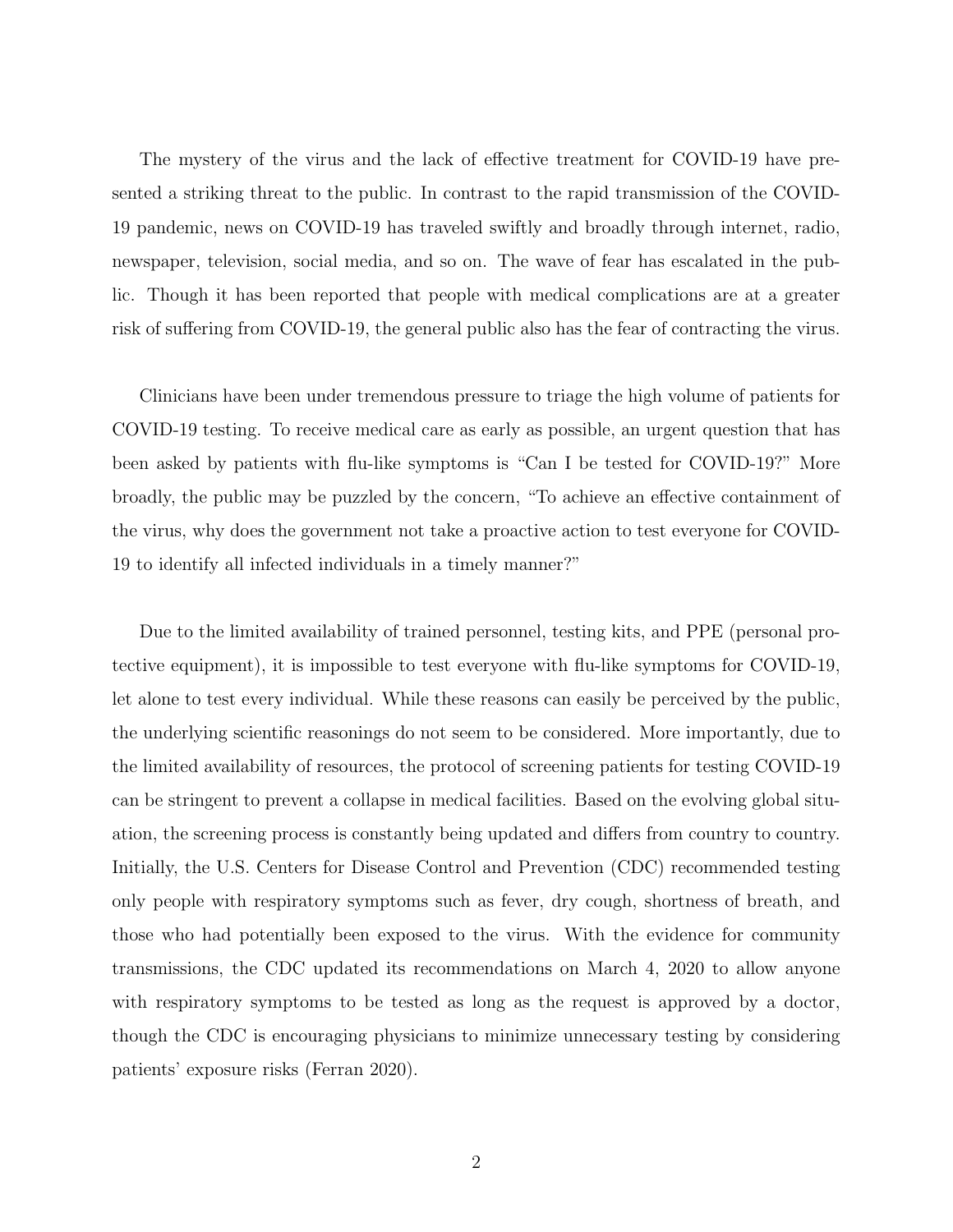From the medical perspective, testing for COVID-19 has crucial implications and importance. It is impossible to fight the virus blindly without knowing the target population. The early diagnosis of infected patients is essential to manage the situation. Infected people must be isolated to control the virus spread; potentially infected individuals should be quarantined to minimize the possibility of infecting healthy people; and vulnerable people such as the elderly and patients with chronic health issues need to be secluded to prevent infection. Necessary medical attention must be focused on patients at high risk who require immediate medical intervention to prevent mortality. In a broader spectrum of learning and dealing with the virus, acquiring accurate data of infection and transmission is critical for researchers to unveil the correct profile of COVID-19 to implement more effective clinical management.

In response to the increasing need for testing for COVID-19, the U.S. Food and Drug Administration (FDA) announced on February 29, 2020, a new policy that made it easier for commercial and academic laboratories to develop their own tests and allowed other certified labs to test patient samples. Companies, hospitals and institutions are now racing to develop more tests to diagnose COVID-19. On March 10, 2020, Alex Azar, secretary of Health and Human Services, announced that 2.1 million testing kits were available and more than 1 million have shipped to certified labs for testing (Ferran 2020).

With the urgency of identifying infected cases and increase in available test kits, screening criteria for testing COVID-19 have become less restrictive than at the initial stage. It now seems quite tempting to take aggressive action to adminster COVID-19 tests to as many patients as possible. However, an important yet overlooked issue is on the imperfectness of test procedures. It is imperative to enhance our understanding of testing for COVID-19 by factoring in the assessment of the uncertainty, randomness and imperfectness associated with the test procedures; otherwise, misleading and erroneous outcomes can be produced.

In this article, we examine the concerns of testing COVID-19 from the statistical standpoint. Our explorations are purely based on accounting for the uncertainty and randomness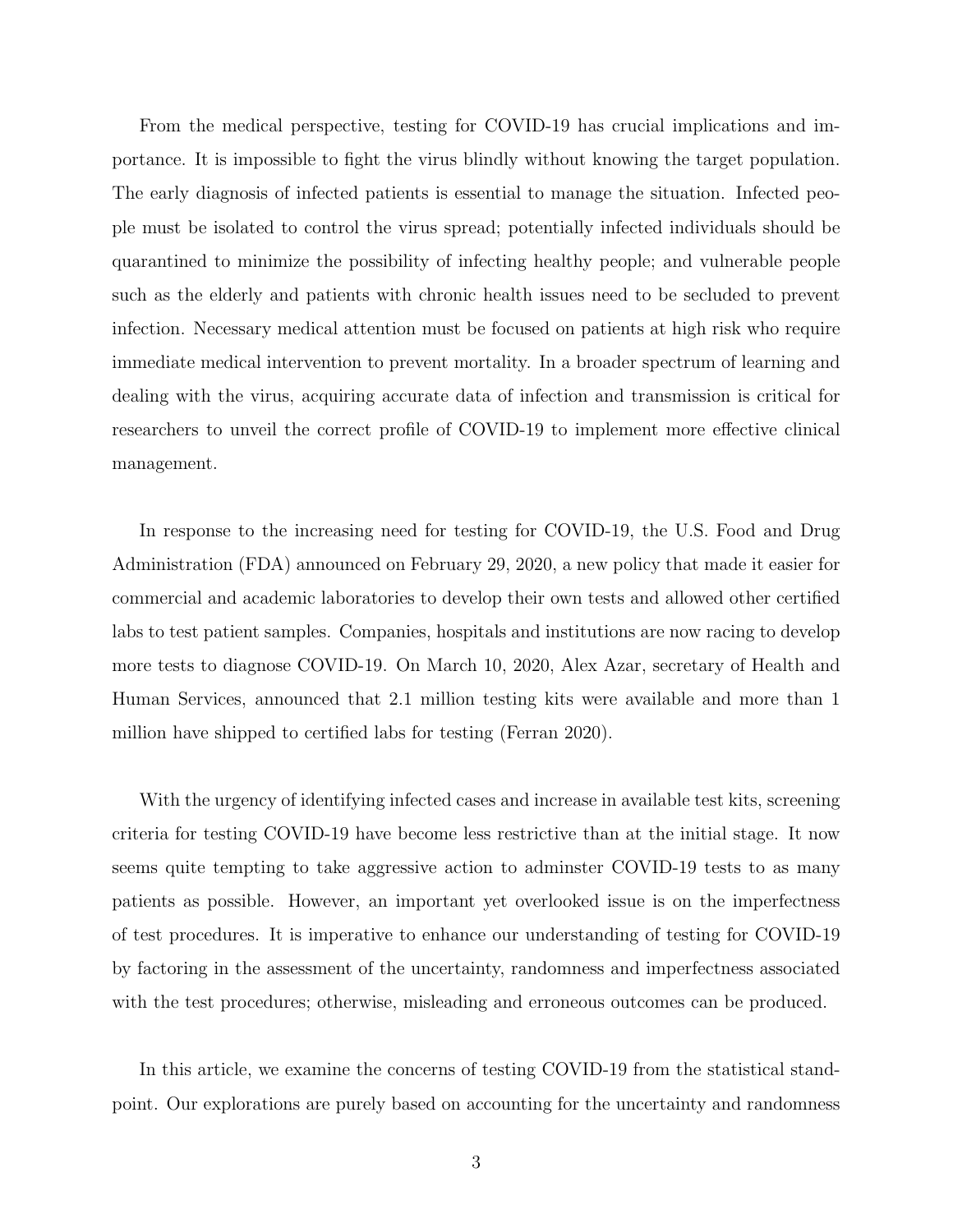associated with medical test procedures. We will look at the uncertainty induced from the test procedures and assess the degree of the resulting false results. Our explorations are intended to shed light on the question "Should everyone be tested for COVID-19?", which would assist general people to assess situations with rational and evidence-based thinking. Ultimately, as advocated by Sharkawy (2020), the public should face the challenge of COVID-19 with educated reasoning and compassion for others. Everyone should seek truth and facts, as opposed to conjecture and speculation; we all must work together to battle COVID-19.

This article provides a dynamic framework to present the evolving features of COVID-19. We examine test procedures in terms of their sensitivity and specificity, and quantify the degrees of false test results under various scenarios. Most importantly, we make sensible recommendations for physicians to balance the usage of limited test kits and the accuracy of the test outcome. We offer the assessment as to how likely we may miss identifying COVID-19 carriers based on consecutive negative results and how many times we should test a suspected COVID-19 patient to reduce the chance of errors. Our discussion provides the guidelines for discharging patients who are treated as COVID-19 carriers.

### <span id="page-5-0"></span>2 Notations and Framework

For generality, we use the term *population* to describe the group of subjects of our interest. In the following discussion, *population* may represent the collection of all people in a country, a city, or a region; it may also refer to a cohort of individuals, a ward of patients, or a community of people. We first introduce abstract symbols to represent the quantities of our interest. To facilitate the dynamic feature of COVID-19, we include the dependence on time in the notations.

On day t with  $t = 1, 2, \ldots$ , suppose our target population has  $N(t)$  people in total in which  $N_h(t)$  people have no COVID-19 and  $N_s(t)$  people have COVID-19. Let  $P(t) = N_s(t)/N(t)$ be the *prevalence* on day t. Before *patient zero* (i.e., the first person who has COVID-19)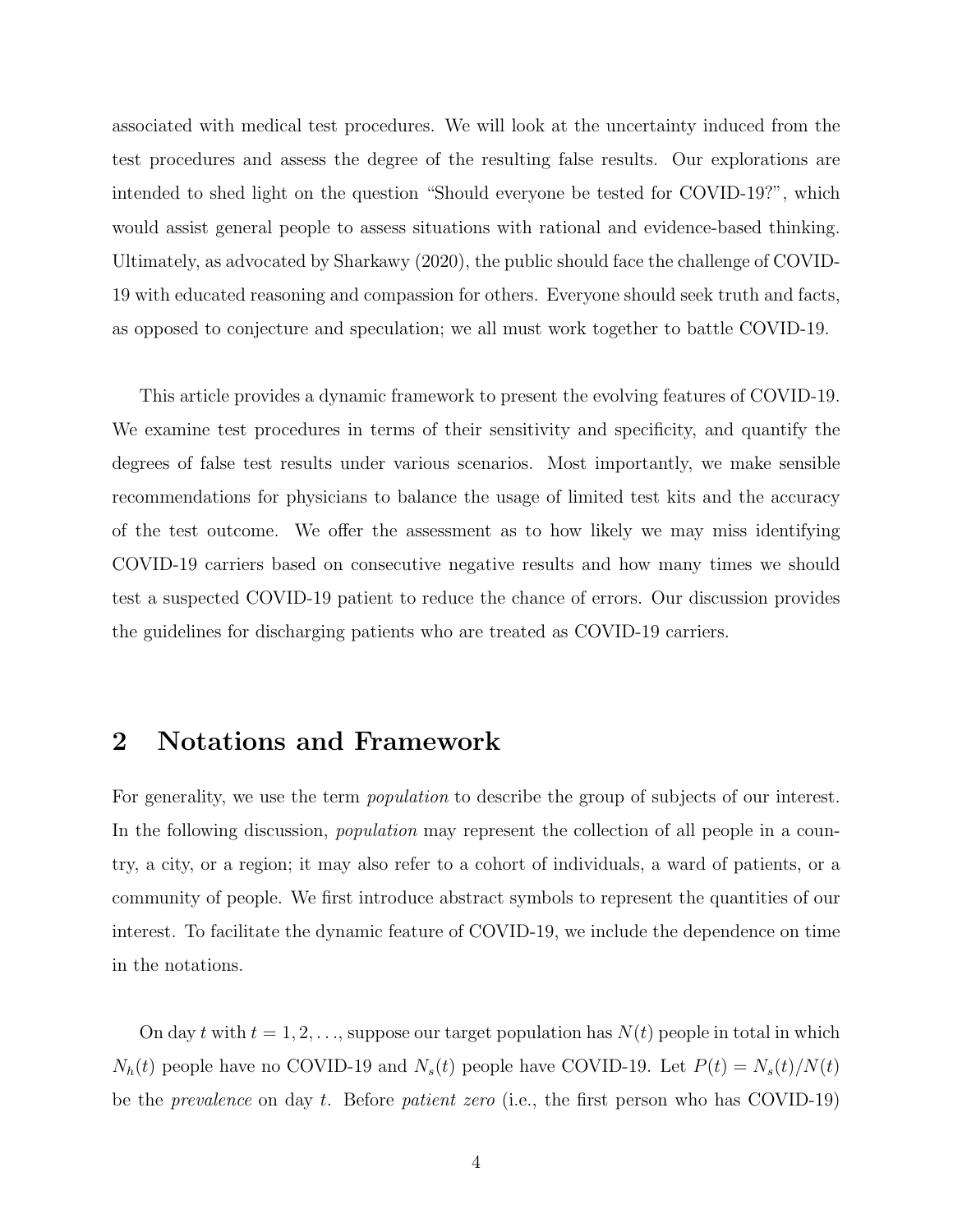appears, no one in the population has the virus. So we assume that when  $t = 0, N_s(t) = 0$ , and when  $t = 1, 2, ..., N_s(t) \ge 1$ . That is,  $P(t) = 0$  for  $t = 0$  and  $0 < P(t) \le 1$  for  $t = 1, 2, \ldots$  Due to the dynamic feature and the spread of the virus, the relative size of  $N_h(t)$  and  $N_s(t)$  varies with time t. Initially,  $N_s(t)$  is negligible and  $N_s(t) \ll N_h(t)$  for t in a certain interval, say  $[1, T_1]$ , i.e.,  $P(t)$  is near 0. As outbreaks occur and the pandemic is declared, it is possible that  $N_s(t) \approx N_h(t)$  for t in a certain interval  $[T_1, T_2]$ , say, yielding  $P(t) \approx 1/2$ . In the worst scenario,  $N_s(t) \gg N_h(t)$  for t in a certain time period  $[T_2, T_3]$ , say, leading to  $P(t) \approx 1$ . Eventually, we hope that the state of coming back to  $N_s(t) \approx 0$  or  $P(t) \approx 0$  for t in the interval  $[T_3,\infty)$  will be reached with  $T_3$  being as small as possible.

For any individual in the population, we are interested in the COVID-19 status for this individual. Let Y be the binary variable showing the *true* status for an individual to have COVID-19, with  $Y = 1$  if having COVID-19 and 0 otherwise. In reality, the true value of Y is unknown for any individual, and we can only apply proper medical tests to find out an individual's disease status. To feature this, let  $Y^*$  represent the test result for an individual who is tested;  $Y^* = 1$ , if the test result is positive; and  $Y^* = 0$ , if the test result is negative.

However, no medical test is 100% accurate in practice. There is a chance that a medical test can give us an incorrect result. To describe the accuracy of a test, we use two useful measures, called the *sensitivity* and the *specificity*, which are respectively defined as

$$
p_{sen} = P(Y^* = 1|Y = 1)
$$
 and  $p_{spe} = P(Y^* = 0|Y = 0)$ .

Basically, the sensitivity  $p_{sen}$  is a measure to show how sensitive the test is to testing diseased subjects. It reports the probability that a test successfully confirms the true status for an individual having the disease. In other words, the value of  $p_{sen}$  indicates the success rate of the test when applied to the *subpopulation* of diseased people, so the sensitivity  $p_{sen}$ is also called the true positive rate. An accurate test is expected to have a value near 1.

Paying attention to the sensitivity  $p_{sen}$  only is, however, not enough to characterize the goodness of a test. A good test should also be accurate in terms of correctly showing the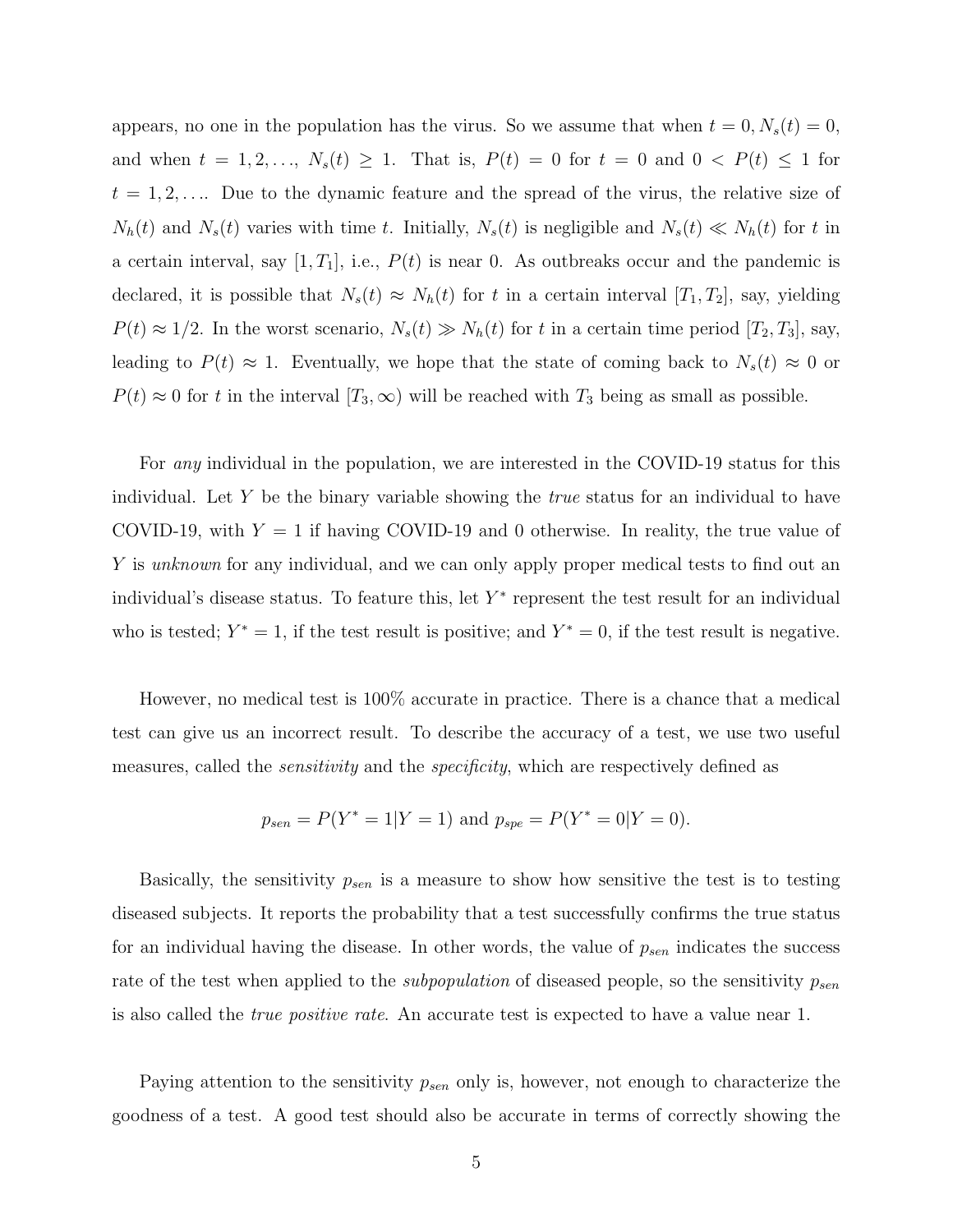result for people who do not have the disease. To this end, the specificity  $p_{spe}$  comes into the play. It measures the probability that the test successfully reveals the disease-free status for any individual who has no disease. The value of  $p_{spe}$  indicates the proportion of the time for obtaining the correct result when the test is applied to the subpopulation of healthy people. Consequently, the specificity  $p_{spe}$  is also called the *true negative rate*. A good test is also expected to have  $p_{spe}$  close to 1 to keep the number of misdiagnosed cases small.

Corresponding to the true positive rate and the true negative rate, the complement probabilities  $1 - p_{sen} = P(Y^* = 0 | Y = 1)$  and  $1 - p_{spe} = P(Y^* = 1 | Y = 0)$  are also useful to describe the test outcomes. These two measures are called the *false negative rate* and the false *positive rate*, respectively.

Because medical tests are not always accurate in testing diseased or non-diseased individuals, it is important to take into account the uncertainty and randomness when interpreting a test result. To make a sensible decision, it is necessary to understand how to evaluate the risk of receiving a false result when applying a test. Ultimately, our goal is to make an educational and evidence-based decision for the health care. Specifically, we are interested in evaluating two numbers of concern,

 $#_{fp}(t)$  = the number of false positive on day t if everyone in the population is tested,

and

 $#<sub>fn</sub>(t)$  = the number of false negative on day t if everyone in the population is tested.

It is easily seen that those numbers are determined by the size of the diseased subpopulation and the size of the non-diseased subpopulation as well as the sensitivity and the specificity of the test. That is,

<span id="page-7-0"></span>
$$
\#_{\text{fp}}(t) = N_h(t) \times (1 - p_{spe}) \text{ and } \#_{\text{fn}}(t) = N_s(t) \times (1 - p_{sen}). \tag{1}
$$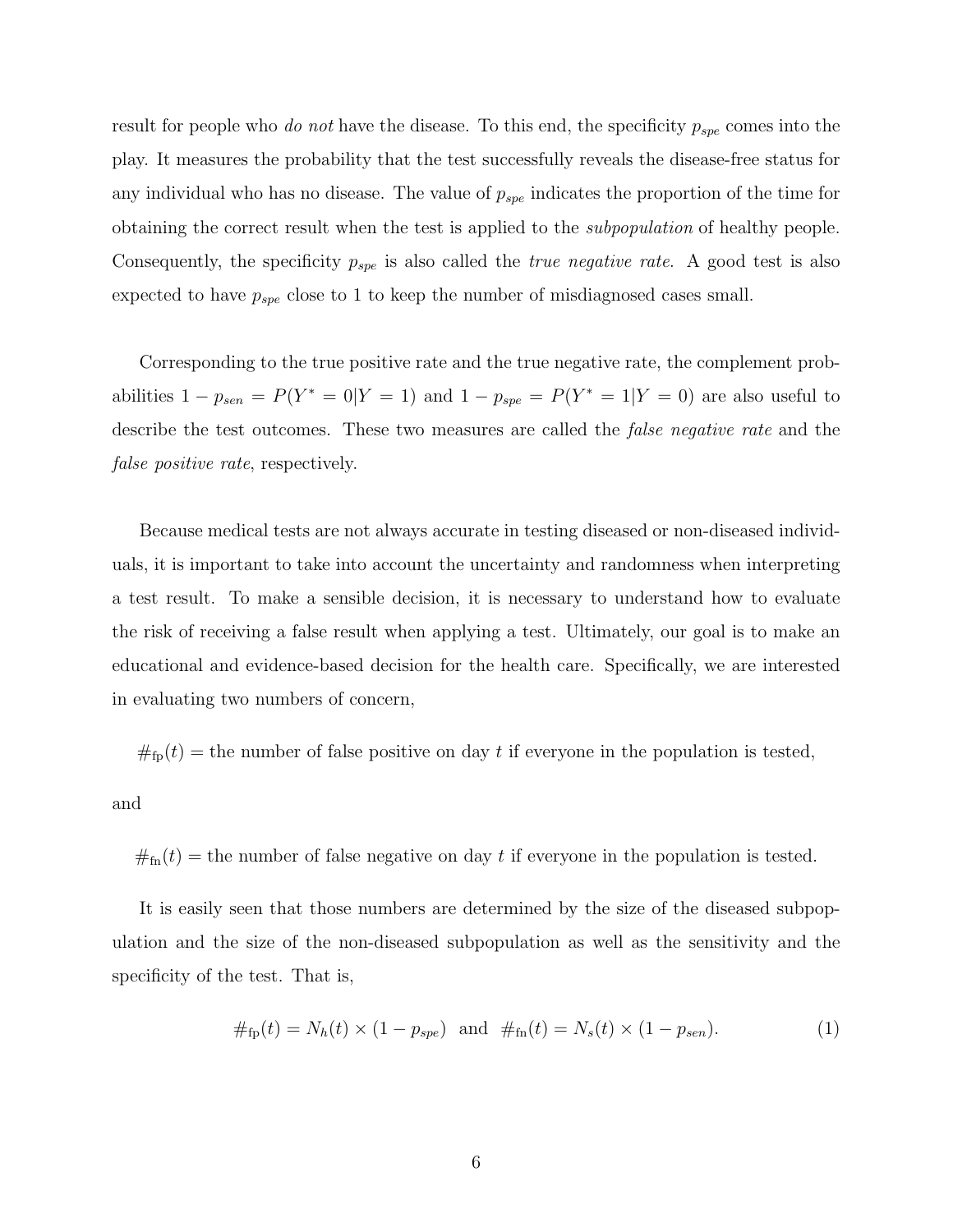### 3 Should Everyone Be Tested?

To understand how medical tests with different sensitivities and specificities may perform, we consider the scenario where the population has possibly different prevalence for different days. We make recommendations by examining how the number of false negative  $\#_{fn}(t)$  and the number of false positive  $\#_{fp}(t)$  are determined by the sensitivity and specificity of the test procedure as well as the prevalence of the disease.

#### 3.1 Tracking Patient Zero

To visualize the relationship between the false negative number  $\#_{fn}(t)$  and the sensitivity of the tests, we start with an example with  $N(t) = 10,000$  for a given day t and apply a sequence of tests with different sensitivities to everyone in the population. We show the results in Figure 1 for a range of prevalence. As expected, the false negative number drops as the sensitivity of the test becomes higher, and the drop rate is higher for the population with a bigger prevalence than that with a smaller prevalence. When the prevalence is very small, say,  $P(t) = 10^{-4}$ , or equivalently,  $P(t) = 1/N(t)$  here (i.e., when *patient zero* just presents in the population), the false negative number is below 1 no matter what the sensitivity of a test is. In this case, testing everyone for COVID-19 would not virtually yield any false negative result.

In general, in the very beginning of the presence of *patient zero* (i.e., at time  $t = 1$ ), the population has  $N_s(1)$  to be 1 or nearly 1. If everyone is tested for COVID-19, then

$$
\#_{\text{fn}}(1) = N_s(1) \times (1 - p_{sen}) < 1
$$

regardless of the accuracy of test procedures. To track the origin of COVID-19 for a population, we recommend to test everyone in a group of presumptive patients who may potentially include *patient zero*; this is the only way to identify *patient zero*, yet it is unnecessary to worry about obtaining false negative results, no matter how inaccurate the test procedure could be.

In reality, it is often difficult to immediately identify the presence time of *patient zero* in a cohort based on the confirmation of infected cases. The discussion here offers a possible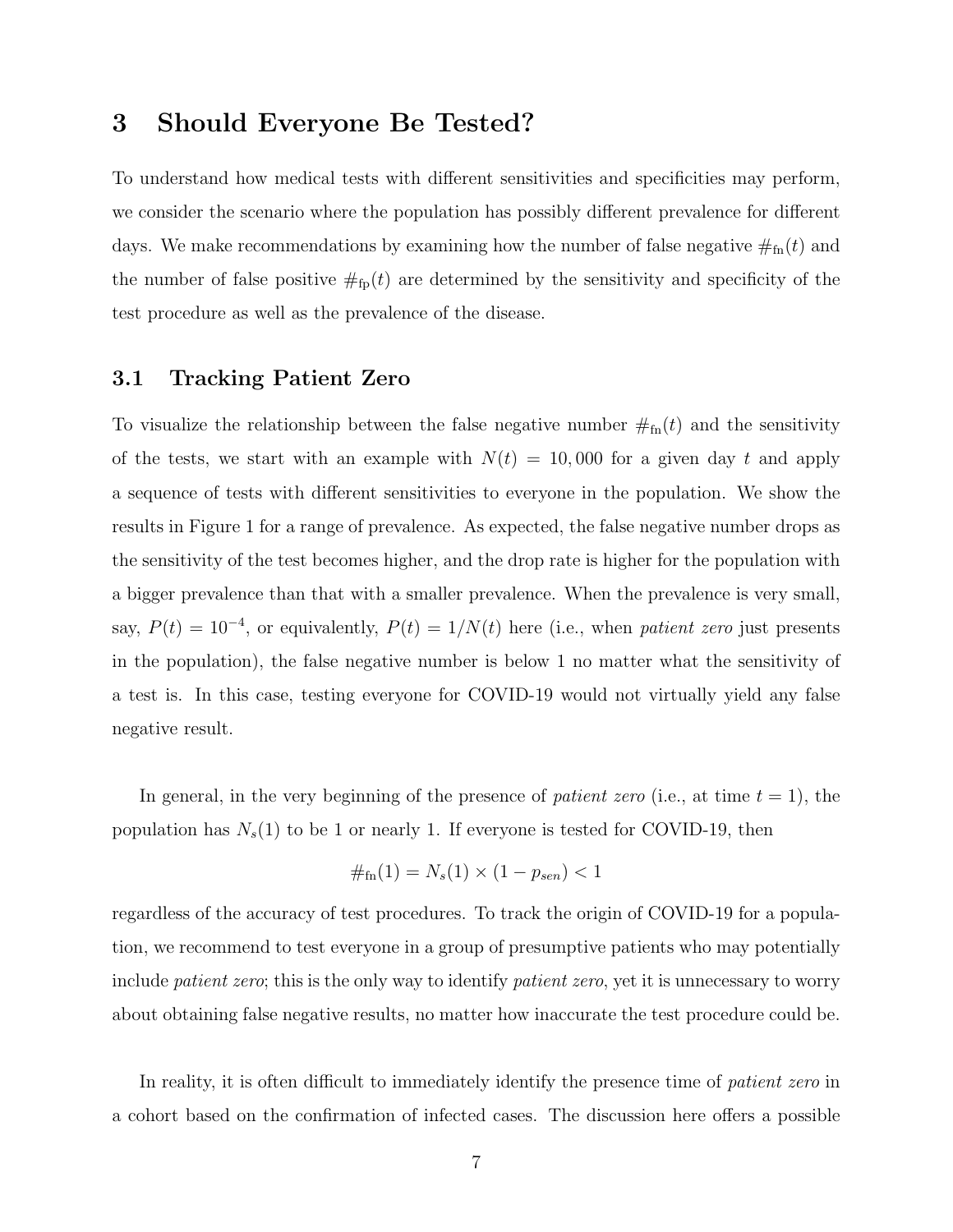way to track patient zero retrospectively by examining the samples of suspected patients. Checking the sample of every suspected patient by the reverse time order is needed to identify patient zero in the cohort.

**Recommendation 1:** To identify patient zero, it is recommended to test everyone in a presumptive group which may potentially include patient zero.



Figure 1: The false negative number versus the sensitivity of the test for populations of the common size 10,000 but different prevalence

### 3.2 Testing for COVID-19

We now visualize the relationship between the false positive number  $\#_{fp}(t)$  and the specificity of the test. Figure 2 shows the results for populations with a common size  $N(t) = 10,000$  but with different prevalence. The false positive number becomes smaller when the specificity of the test becomes higher. Interestingly, the decreasing rate appears fairly stable regardless of the prevalence value, though those drop rates are not identical. For a given test, the false positive number is bigger for a population with a smaller prevalence, and the difference between two populations with different prevalence tends to be negligible, especially for those tests with a high specificity. In a population with 10,000 people, the false positive number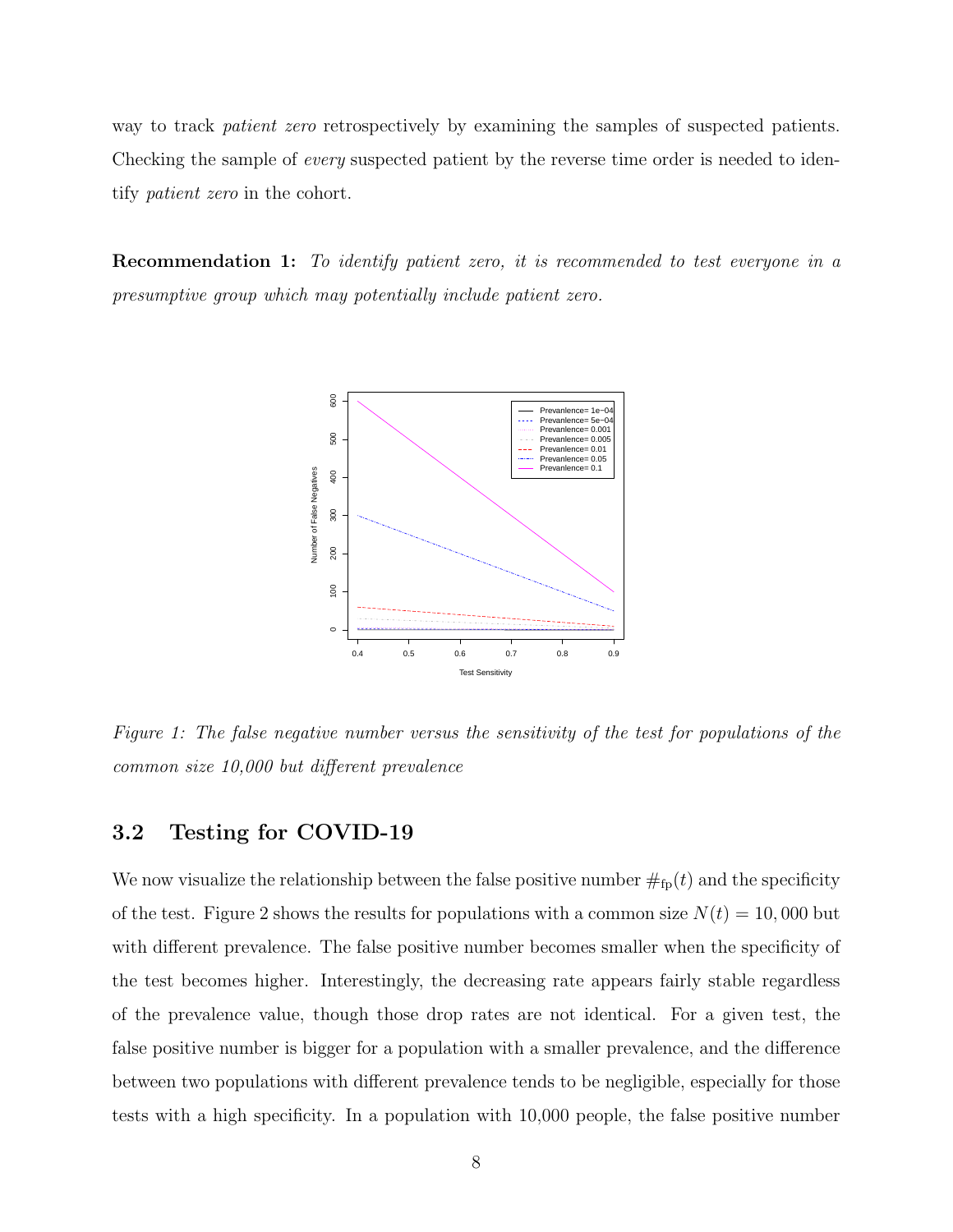can be as high as 6,000 if a test of the specificity around 40% is applied to everyone in the population; the false positive number can be lowered to about 1,000 if everyone in the population is tested with a procedure having a high specificity (such as 95%). Given that even for the best scenario the false positive number is still around 1,000 for a population of size 10,000, we conclude that it is not sensible to test everyone in the population for a disease without discretion (even if it is affordable in terms of availability of resources and the cost).

#### Recommendation 2: Do not test everyone for COVID-19 without discretion.

To further illustrate this, we consider two examples. The accuracy of the current COVID-19 tests is not precisely known. Based on the test performance in China and the performance of the influenza tests, Hutchison (2020) suggested that the sensitivity and specificity of COVID-19 tests were estimated to be 60% and 90%, respectively.



Figure 2: The false positive number versus the specificity of a test for populations with the common size 10,000 but different prevalence

Example 1: As of March 16, 2020, there were 8 confirmed cases in Waterloo Region,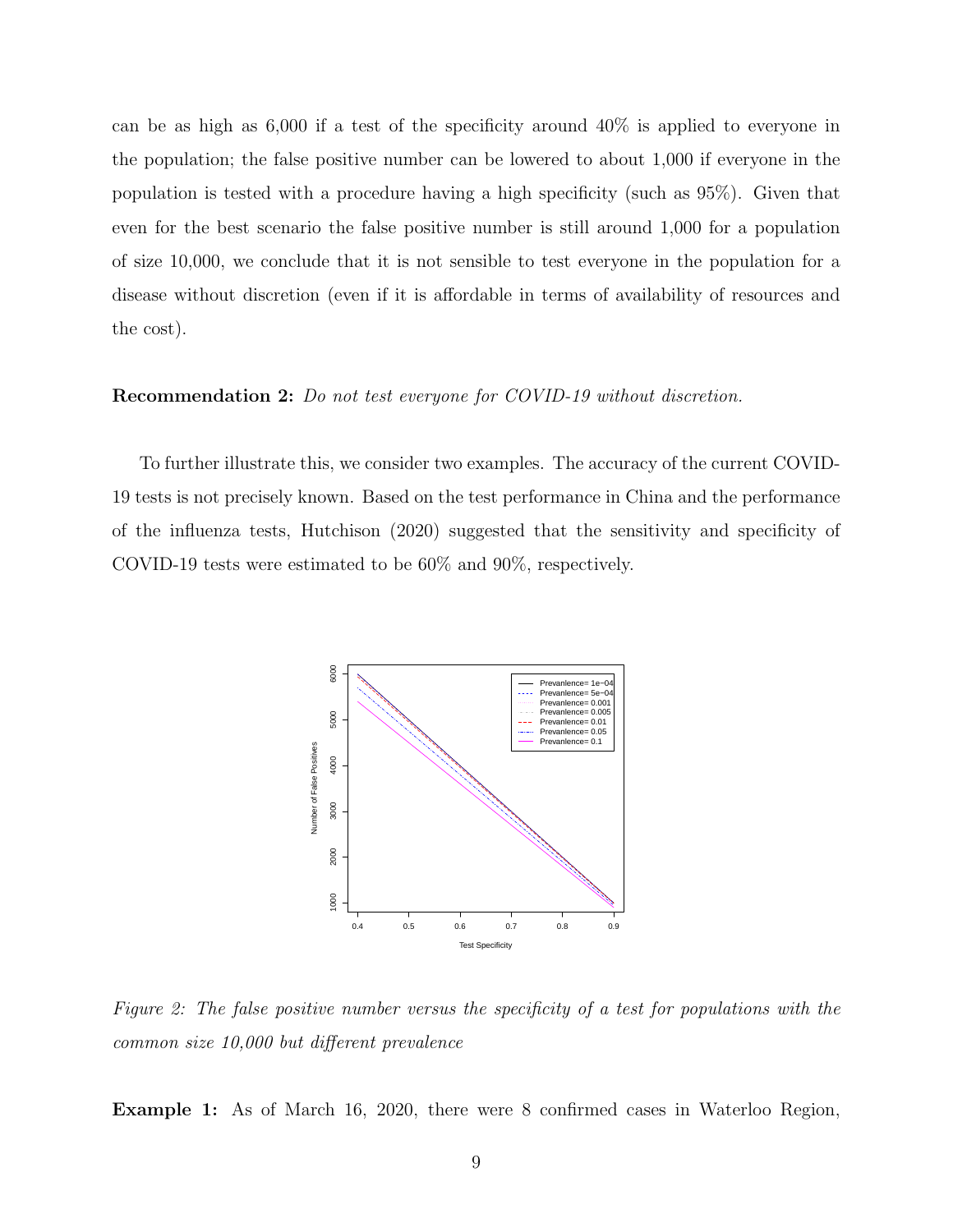Ontario, Canada (CBC News 2020), whose population size is about 601,220 (Region of Waterloo 2019). That is,  $P(t) \approx 0.00099797\%$  for t representing the day March 16, 2020. If we would test everyone in Waterloo for COVID-19, then we would expect

$$
\#_{\text{fp}}(t) = (601, 220 - 8) \times (1 - 90\%) = 60, 121.2
$$

and

$$
\#_{\text{fn}}(t) = 8 \times (1 - 60\%) = 3.2.
$$

That is, three infected person would be missed, and 60,121 healthy people (i.e., near 10% of the population in Waterloo Region) would be misdiagnosed as infected with COVID-19. This clearly demonstrates the blunder of testing everyone in a sizable population for COVID-19 without discretion.

Example 2: This example examines an opposite situation where the population is defined to be a cohort of a small size. In the period of March 11-16, 2020, among those in-person assessments and virtual visits in the clinic of Dr. Yu (the last co-author), 18 patients had flu-like symptoms and they all expressed interest to be tested for COVID-19.

Assume that this small cohort has the same prevalence as that of the Waterloo Region. If all those patients were to be tested for COVID-19, we would then expect

$$
\#_{\text{fp}}(t) = 18 \times (1 - 0.00099797\%) \times (1 - 90\%) = 1.78
$$

and

$$
\#_{\text{fn}}(t) = 18 \times 0.00099797\% \times (1 - 60\%) \approx 0,
$$

where  $t$  represents the short time interval March 11-16, 2020. That is, almost no infected patients would be mis-identified but about 1 or 2 healthy people would be misdiagnosed as infected cases, if all 18 patients are tested for COVID-19 without being screened.

In fact, for those 18 patients with flu-like symptoms, only one patient was offered testing based on the public health definition of PUI. If we perceive that this cohort should have a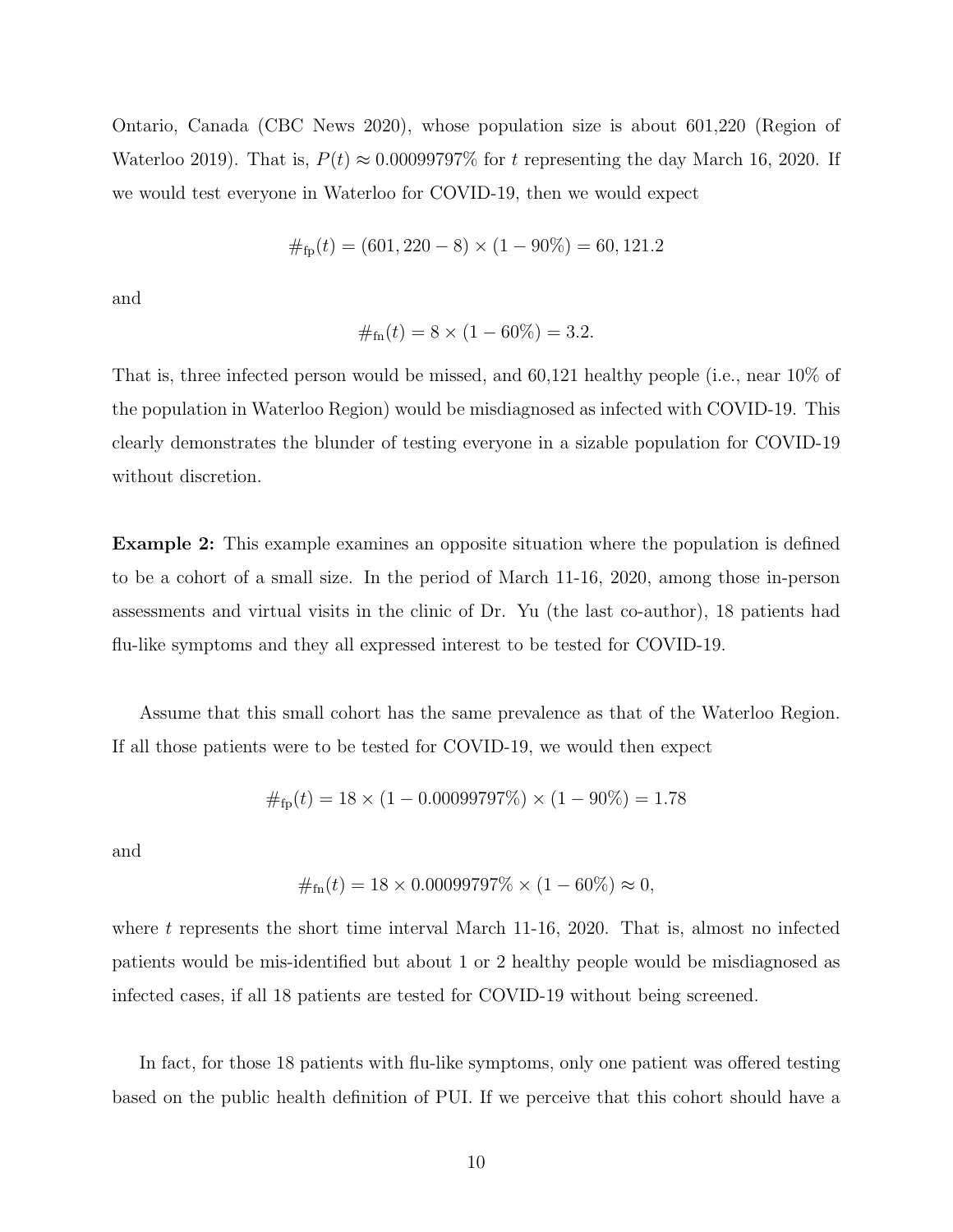higher prevalence than that of the general population in the Waterloo Region and assume that  $P(t) = 1/18$ , then we would expect

#fp(t) = 18 × (1 − 1/18) × (1 − 90%) = 1.70

and

#fn(t) = 18 × (1/18) × (1 − 60%) = 0.4

if everyone in this cohort would be tested for COVID-19.

# 4 Am I Infected with COVID-19 if I have a Positive Result after Several Consecutive Negative Results?

Since no medical tests can produce 100% accurate results, both false negative and false positive results are possible when testing suspected patients. We are interested in whether repeating the test can help improve the accuracy of the diagnosis. In particular, we evaluate the chance that a tested subject is an infected case, given that the first  $(k-1)$  consecutive tests are negative but the kth test is positive, where  $k \geq 1$ . We hope to study whether it is necessary to continuously repeat the test, if consecutive negative results have been obtained after certain repetitions. When should we stop testing in order to not miss infected cases?

To this end, let  $Y_k^*$  represent the k<sup>th</sup> test result of applying the test to an individual, where  $k$  is a positive integer. This binary random variable has the same distribution as that of Y. We want to find the value of  $k$  so that the conditional probability  $P(Y = 1 | Y_1^* = 0, ..., Y_{k-1}^* = 0, Y_k^* = 1)$  is smaller than a tolerance value, where  $k = 1, 2, ...$ 

To find how the performance of the test comes into play, we express the conditional probability  $P(Y = 1 | Y_1^* = 0, ..., Y_{k-1}^* = 0, Y_k^* = 1)$  using the sensitivity and specificity of the test as well as the prevalence. Assuming that the test is independently applied to an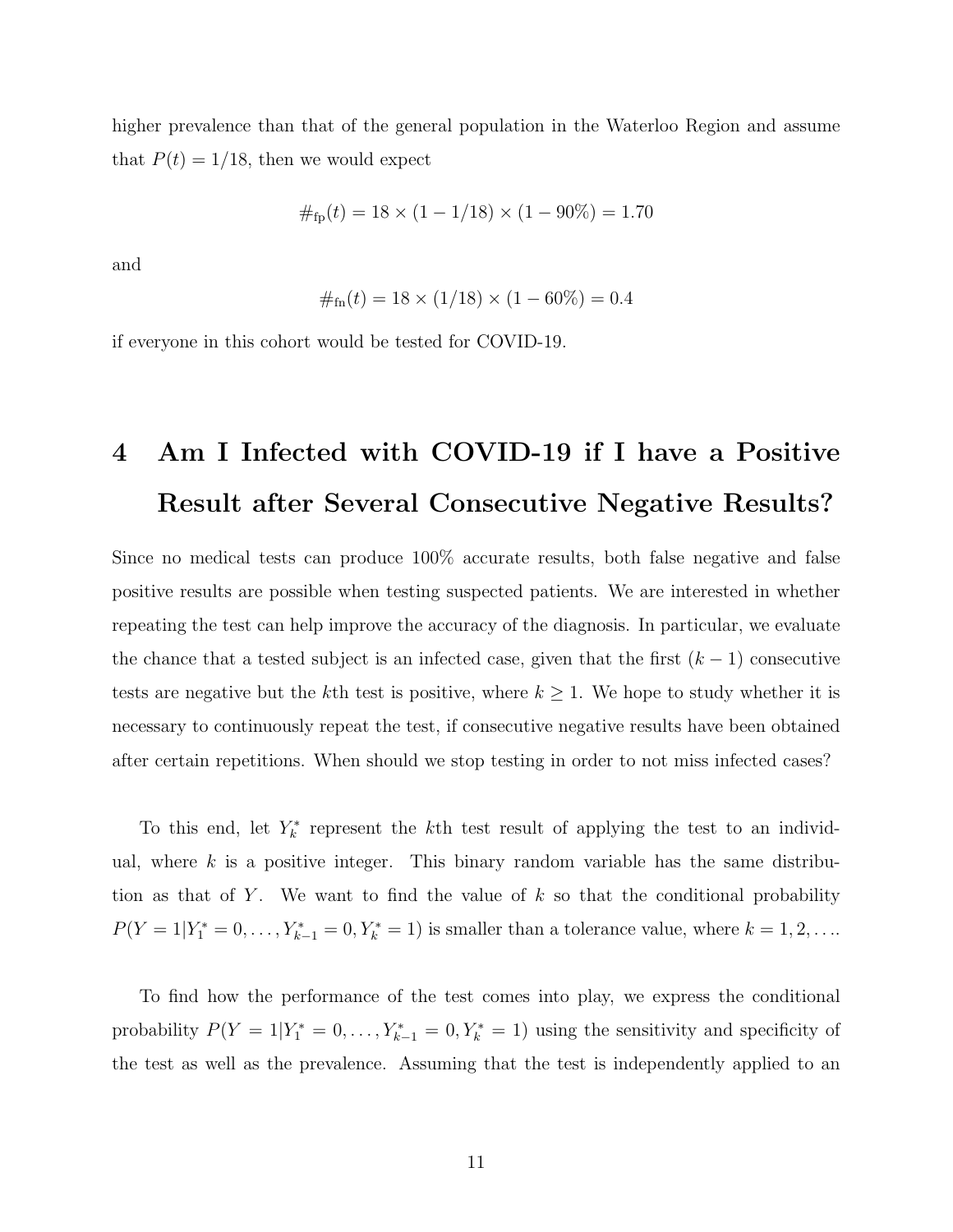individual  $k$  times, Using the Bayesian theorem gives that

<span id="page-13-0"></span>
$$
P(Y = 1|Y_1^* = 0, \dots, Y_{k-1}^* = 0, Y_k^* = 1)
$$
\n
$$
= \frac{P(Y_1^* = 0, \dots, Y_{k-1}^* = 0, Y_k^* = 1|Y = 1)P(Y = 1)}{\sum_{r=0,1} P(Y_1^* = 0, \dots, Y_{k-1}^* = 0, Y_k^* = 1|Y = r)P(Y = r)}
$$
\n
$$
= \frac{(1 - p_{sen})^{k-1} p_{sen} P(t)}{(1 - p_{sen})^{k-1} p_{sen} P(t) + p_{spe}^{k-1} (1 - p_{spe})(1 - P(t))}
$$
\n
$$
= \frac{1}{1 + \left(\frac{p_{spe}}{1 - p_{sen}}\right)^{k-1} \left(\frac{1 - p_{spe}}{p_{sen}}\right) \left(\frac{1 - P(t)}{P(t)}\right)}.
$$
\n(2)

for  $k = 1, 2, ...$ 

For any test with the specificity higher than the false negative rate, [\(2\)](#page-13-0) shows that a larger value  $k$  suggests a smaller chance for an individual to be infected if the first positive test result appears at the kth test, no matter what the sensitivity of the test and the population prevalence are. However, for a smaller number of  $k$ , the sensitivity of the test and the population prevalence do matter for quantifying the probability.

In Figure 3, we report the conditional probability  $P(Y = 1|Y_1^* = 0, \ldots, Y_{k-1}^* = 0, Y_k^* = 1)$ versus the sensitivity and specificity of the test for populations with different prevalence. In the top panel of Figure 3, we display the results for  $k = 1$ . As long as the test has a high specificity, applying the test to an individual from the population with a high prevalence can be very informative. If the test result is positive, then it is highly likely that this individual is infected with the disease; this is true, even if the test does not have a high sensitivity. However, for a population with a low prevalence (e.g.,  $1\%$ ), even if the test has both a high specificity and sensitivity, the probability of correctly confirming an infected case is very low if the test is applied only once. This finding further suggests that it is unwise to apply a test to everyone from the population with a low prevalence. It is advised that prior measures should be taken to identify a suspected subpopulation (or a group of presumptive cases) so that the resulting prevalence becomes high. Then applying the test to individuals in this subpopulation can increase accuracy to identify infected cases.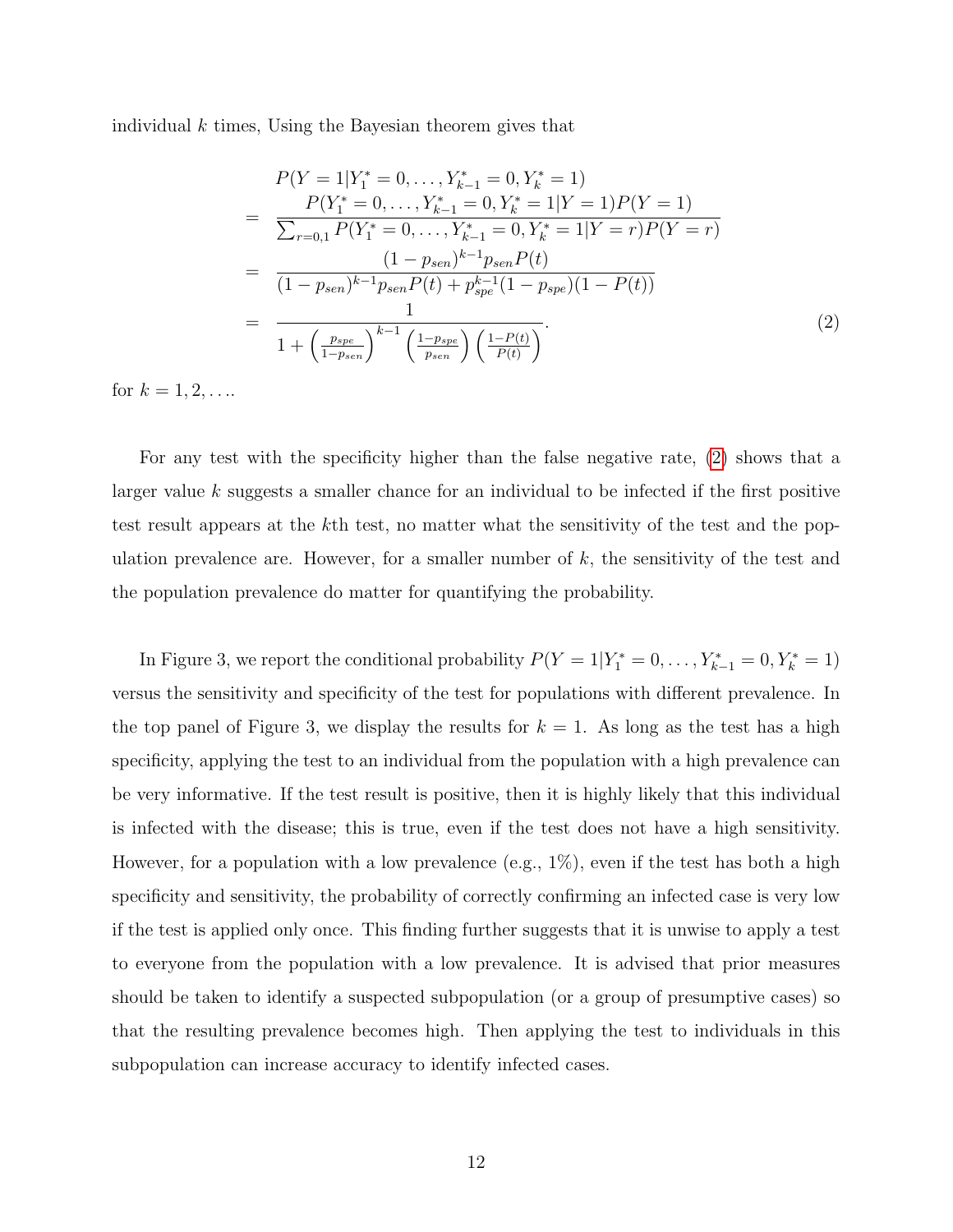The bottom panel of Figure 3 shows the results for  $k = 3$ . For a test with a low sensitivity, there is a high chance that a patient is infected even when the first positive result appears at the third test, if we test individuals from the population with a high prevalence (such as  $85\%$ ). However, if the population has a small prevalence (such as  $1\%$ ), it is unlikely that the patient with the first positive result occurring at the third try is infected.

**Recommendation 3:** With a given test, when interpreting a positive result after consecutive negative results, caution should be taken for patients coming from different cohorts with different prevalence.



Figure 3: The conditional probability for confirming a case by repeating the test k times versus the sensitivity and specificity of the test:  $k = 1, 3$  and the prevalence  $P(t) = 0.1, 0.25, 0.85;$ The color shows the magnitude of the probability.

To further visualize how the cohort prevalence affects the probability of identifying an infected case, given consecutive negative results followed by a positive result, we examine the COVID-19 test described by Hutchison (2020) as opposed to the COVID-19 IgM/IgG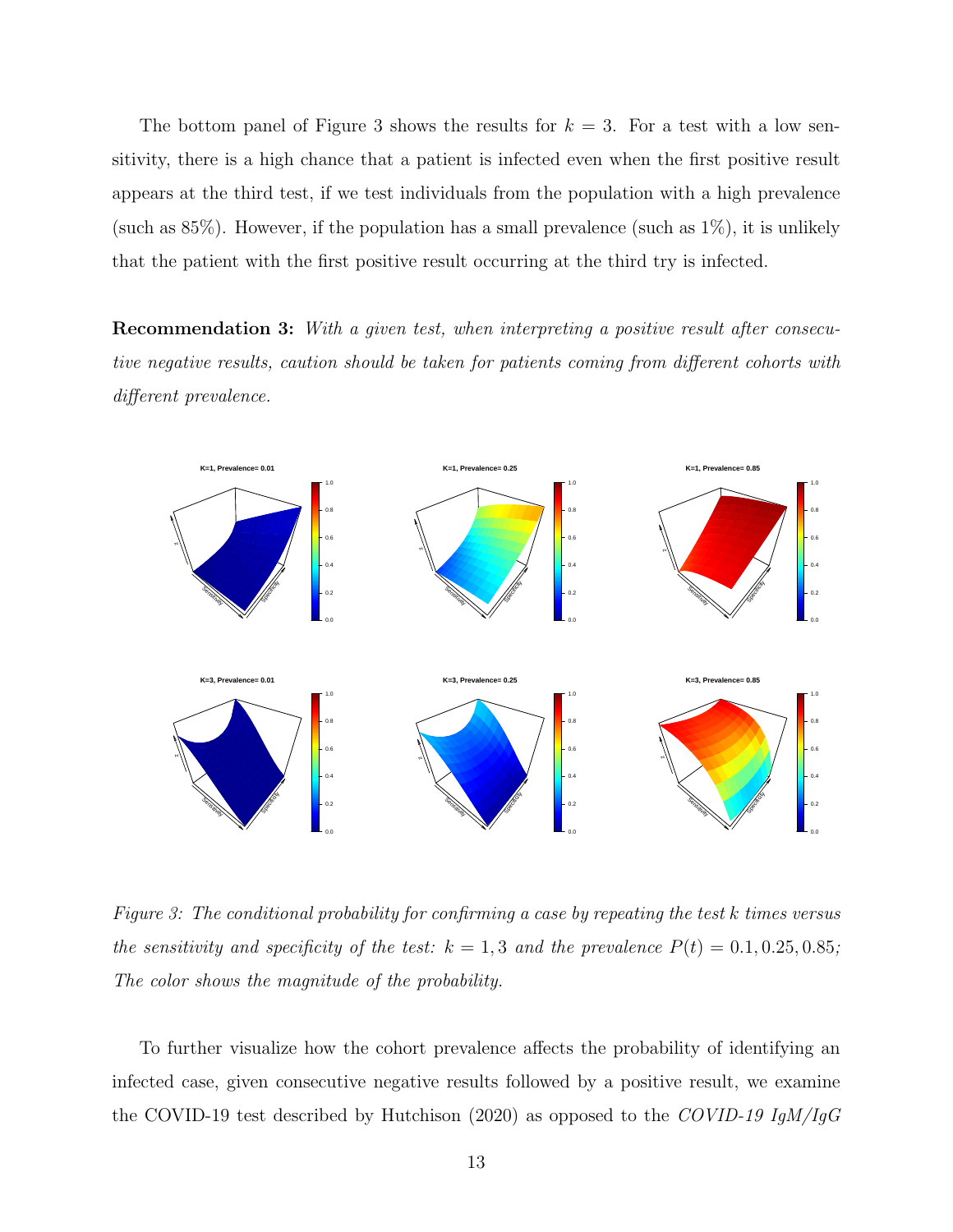Rapid Test, a test newly released by the ISO13485 registered company BioMedomics. On March 8, 2020, the company announced that it has received CE Mark-IVD certification for its new test to help diagnose novel COVID-19. This test, available only for research use at this stage, takes 15 minutes to obtain the result and can be used for rapid screening of COVID-19 carriers who are symptomatic or asymptomatic. The sensitivity and specificity of the test were estimated to be 88.66% and 90.63%, respectively, based on the test results for 525 infected cases and 128 non-SARS-CoV-2 infection patients (BioMedomics 2020).

We graph the results in Figure 4. There is a high chance that the tested person contracts COVID-19 if the result of applying the COVID-19 IgM/IgG Rapid Test is positive at the first test, unless the population prevalence is very small; the chance is higher for testing patients coming from a cohort with a higher prevalence. For the COVID-19 IgM/IgG Rapid Test, if the positive result occurs only at the 4th test, then the chance of the tested subject is infected is very slim unless the patient comes from a cohort with a high prevalence (such as 60% or higher); if the first positive result occurs at the 6th test, the chance of the tested subject is infected is almost 0 no matter which cohort this patient comes from. However, for the COVID-19 test described by Hutchison (2020), even the first five test results are negative, there is still a good chance that the tested subject is infected with COVID-19.

Recommendation 4: With the same cohort of patients, different interpretations should be given for the positive result after the same number of consecutive negative results that are obtained from different tests with different sensitivities and specificities.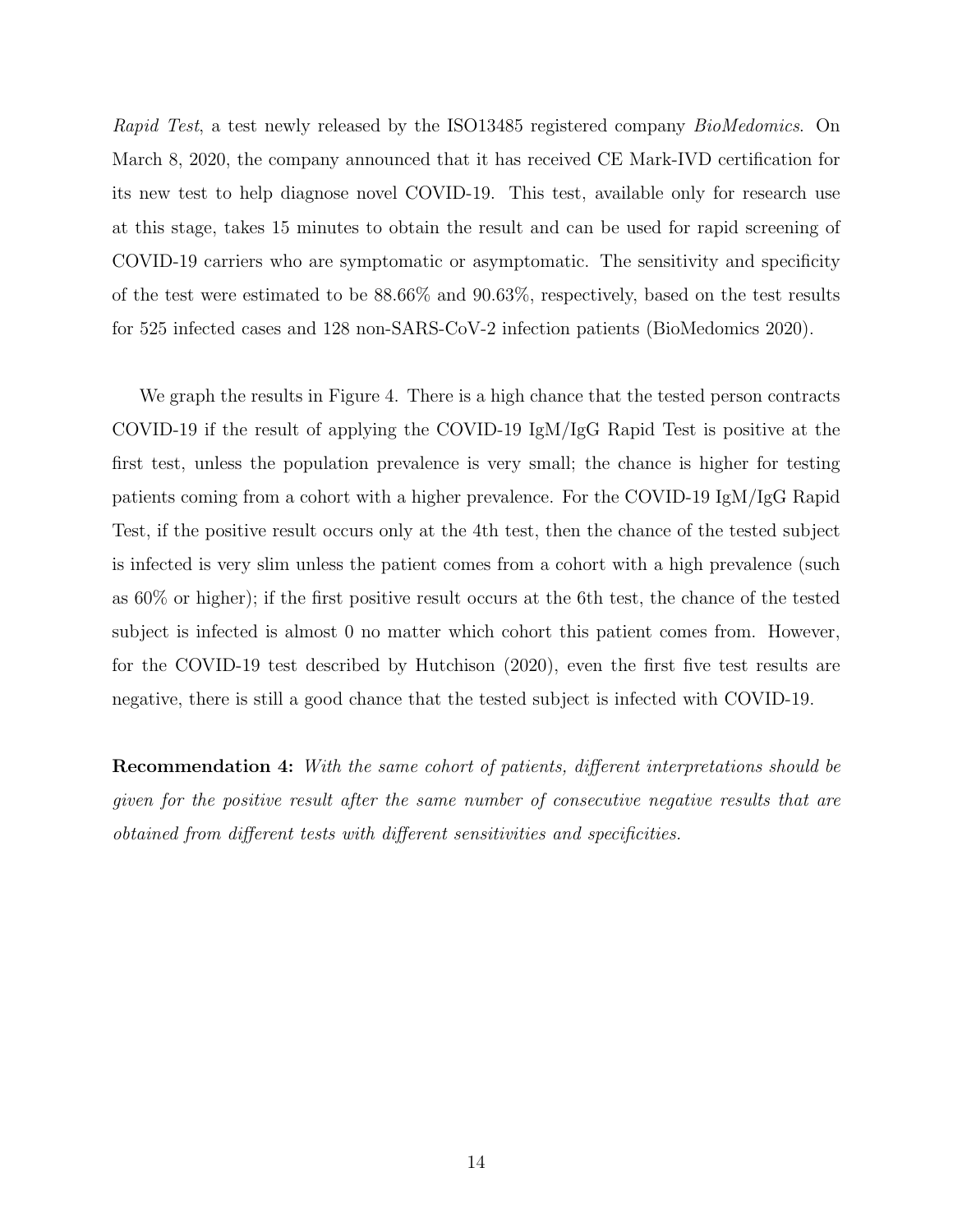

Figure 4: The probability of identifying an infected case after  $k-1$  consecutive negative results followed by a positive result: the plots of the probability versus the prevalence for  $k = 1, \ldots, 6$ ; The left panel is for the COVID-19 IgM/IgG Rapid Test and the right panel is for the COVID-19 test described by Hutchison (2020).

# 5 Can I Get COVID-19 Twice?

As of March 13, 2020, in mainland China, there have been more than 100 reported cases of cured patients released from hospitals, who later tested positive for COVID-19 a second time. In China's Guangdong province, 14% of people who recovered in the province were later retested to be positive. Similar cases have been reported in Japan and South Korea (Guzman 2020). This prompts the question "Can I get COVID-19 twice?" Put in other words, we want to know whether we can differentiate the two scenarios: (1) patients who contracted COVID-19 again after they were cured, and (2) patients who have never really been cured and their discharge was due to the false negative test results.

Researchers perceive that reinfection is an unlikely explanation for patients who test positive a second time. Testing errors and releasing patients from hospitals prematurely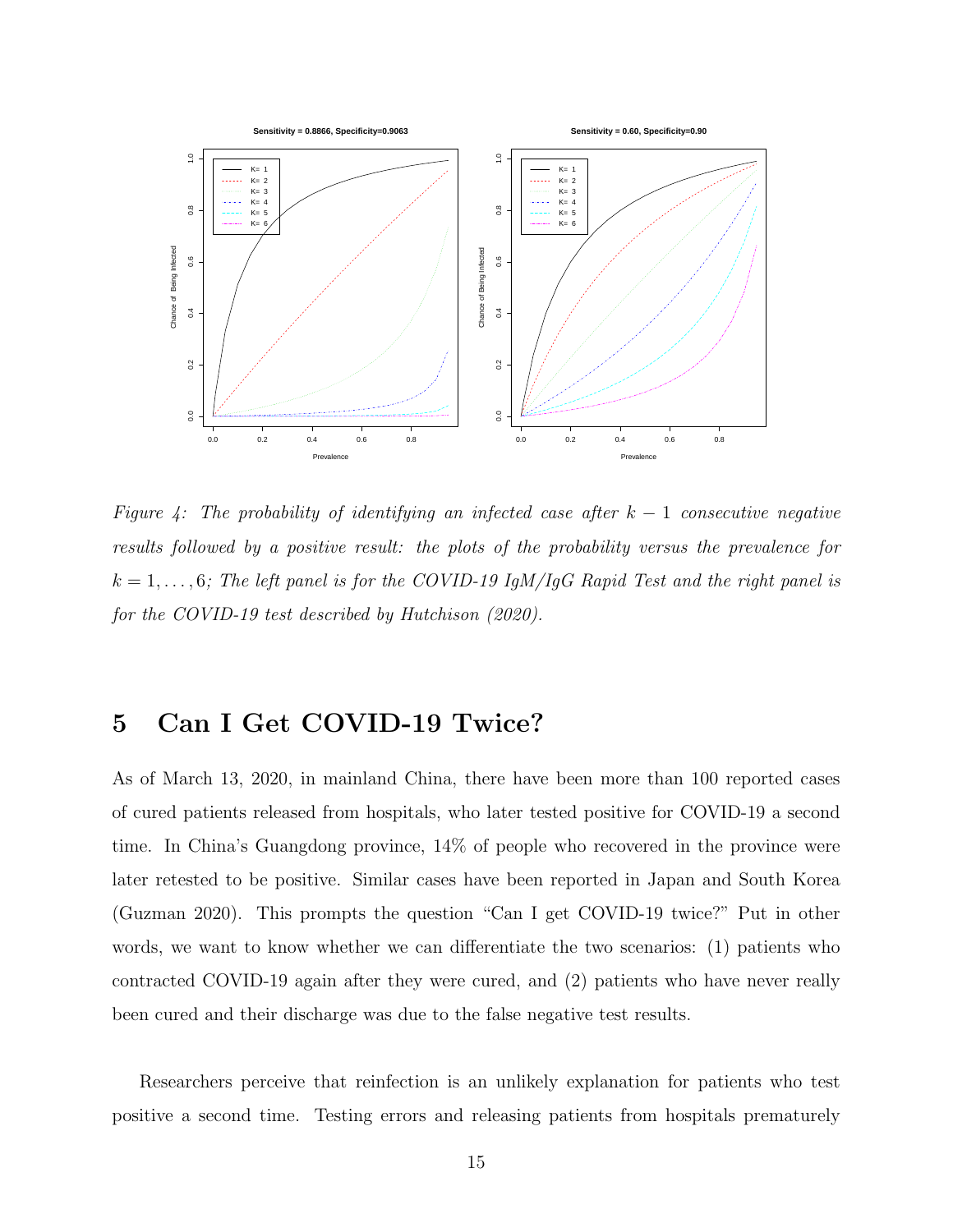are very likely the reason for reports of patients who retest positive. Although it has not been proved that people who have contracted COVID-19 are immune, this is very likely the case, as noted by Anthony Fauci, Director of the National Institute of Allergy and Infectious Disease (Guzman 2020).

To assess this perception, we evaluate the chance of incorrectly claiming a COVID-19 carrier to be cured after obtaining several consecutive negative results. We are interested in assessing the conditional probability  $P(Y = 1 | Y_1^* = 0, ..., Y_{k-1}^* = 0, Y_k^* = 0)$  for  $k = 1, 2, ...$ Assuming that the test is independently applied to a patient  $k$  times, then using the Bayesian theorem, we obtain that

<span id="page-17-0"></span>
$$
P(Y = 1|Y_1^* = 0, ..., Y_{k-1}^* = 0, Y_k^* = 0)
$$
  
= 
$$
\frac{P(Y_1^* = 0, ..., Y_{k-1}^* = 0, Y_k^* = 0|Y = 1)P(Y = 1)}{\sum_{r=0,1} P(Y_1^* = 0, ..., Y_{k-1}^* = 0, Y_k^* = 0|Y = r)P(Y = r)}
$$
  
= 
$$
\frac{(1 - p_{sen})^k P(t)}{(1 - p_{sen})^k P(t) + p_{spe}^k \{1 - P(t)\}}
$$
(3)

for  $k = 1, 2, ...$ 

In Figure 5, for populations with different prevalence, 3-dimensional graphs were made to show how the conditional probability for missing an infected case with  $k$  consecutive negative results may depend on the sensitivity and specificity of the test, where  $k = 1, 3$ . It is clearly seen that if the test has a low sensitivity, the chance of missing an infected case is high if the test is done only once for populations with a large prevalence, even if the specificity of the test is high; the larger the prevalence, the higher the chance of missing. For a test with a reasonably large sensitivity, the more we test, the smaller the chance of missing an infected case.

More rigorously, we rewrite the conditional probability [\(3\)](#page-17-0) as

<span id="page-17-1"></span>
$$
P(Y = 1|Y_1^* = 0, ..., Y_{k-1}^* = 0, Y_k^* = 0) = \frac{1}{1 + \left(\frac{p_{spe}}{1 - p_{sen}}\right)^k \times \left(\frac{1 - P(t)}{P(t)}\right)}
$$
(4)

for  $k = 1, 2, \ldots$  The probability [\(4\)](#page-17-1) decreases as k increases if and only if

$$
\frac{p_{spe}}{1-p_{sen}} > 1,
$$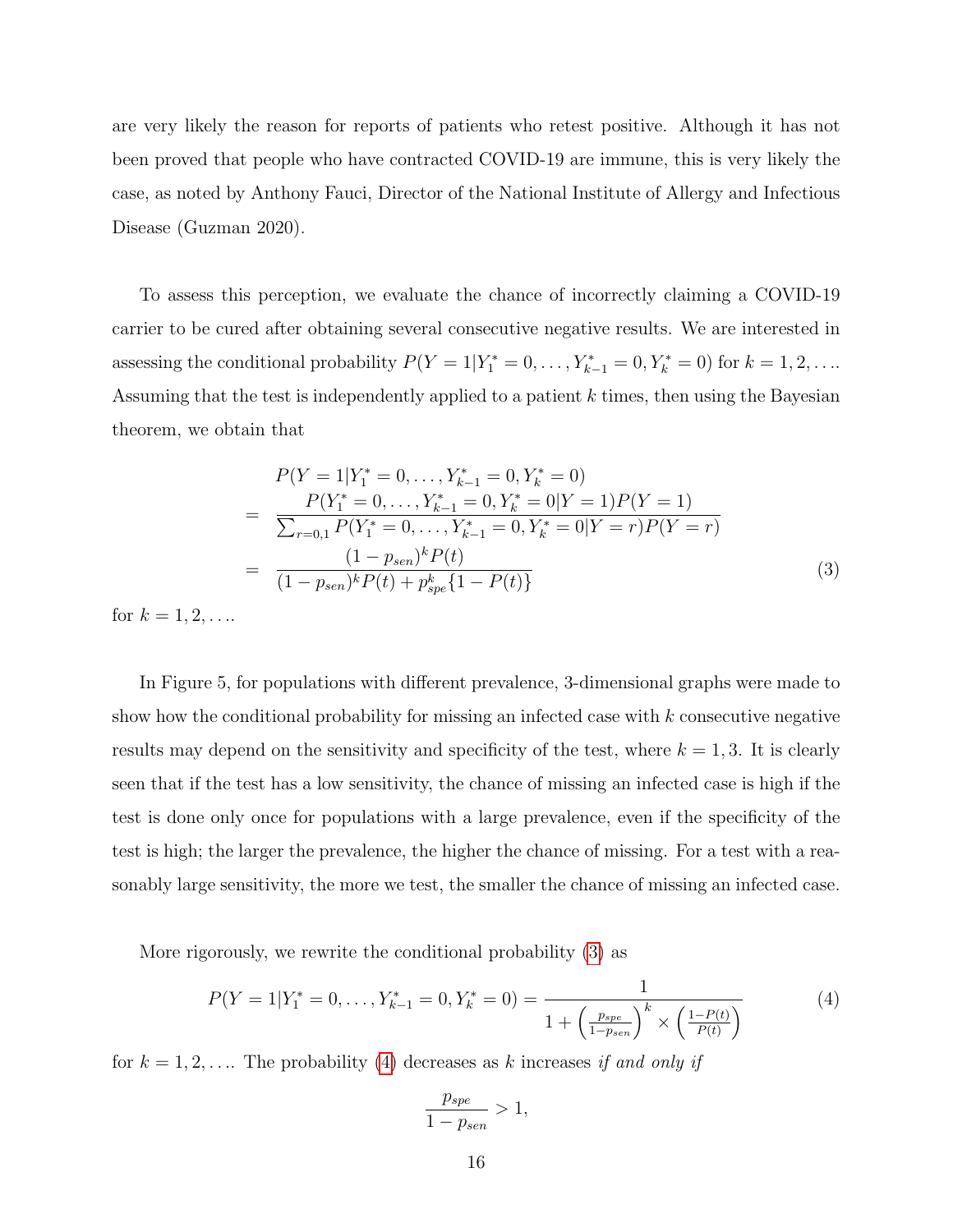which is satisfied by a test with the sensitivity larger than the false positive rate (i.e.,  $1-p_{spe}$ ) or the specificity higher than the false negative rate (i.e.,  $1 - p_{sen}$ ). This condition must be met by any test in use, otherwise, there is no point of using a test that is even worse than a random guess. Hence, for any test in use, increasing the test number reduces the chance of mistakenly discharging infected patients.

Recommendation 5: To reduce the chance of missing a COVID-19 carrier based on negative test results, it is important to increase the number of tests.



Figure 5: The chance of missing a case with k consecutive negative results versus the sensitivity and specificity of the test:  $k = 1, 3$  and the prevalence  $P(t) = 0.01, 0.25, 0.85$ ; The color shows the magnitude of the chance.

To see how doctors may implement this recommendation when they need to discharge inpatients with COVID-19-like symptoms, we compare the COVID-19 test described by Hutchison (2020) to the COVID-19 IgM/IgG Rapid Test. Figure 6 displays how the probability of missing an infected case after receiving k consecutive negative test results depends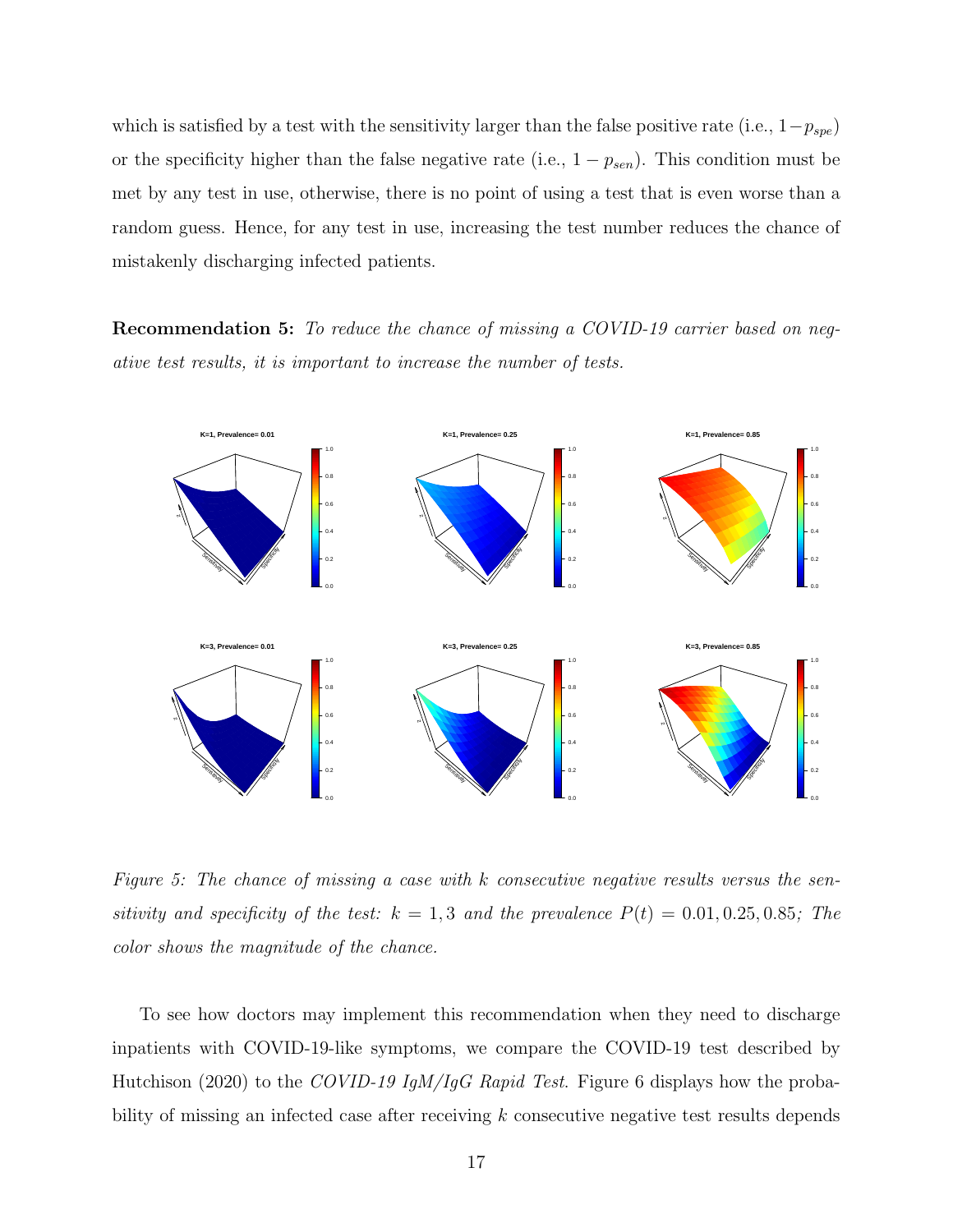on the population prevalence of COVID-19 for  $k = 1, 2, ..., 6$ . With the COVID-19 IgM/IgG Rapid Test, having two consecutive negative test results ensures a nearly zero chance of missing infected cases if testing patients admitted to the ward with less than 50% COVID-19 carriers; for the inpatient ward with about 80% COVID-19 carriers, obtaining 3 consecutive negative test results warrants a slim chance of missing infected cases; receiving 4 consecutive negative results is enough for discharging any inpatients.

In comparison, the COVID-19 test described by Hutchison (2020) has about 20% smaller sensitivity than the COVID-19 IgM/IgG Rapid Test. It requires more consecutive negative results than the COVID-19 IgM/IgG Rapid Test for retaining a slim chance of missing infected cases, and different numbers of consecutive negative results produced by this test yield more different probabilities of missing infected cases than those obtained from the COVID-19 IgM/IgG Rapid Test. This comparison also illustrates how a high sensitivity of a test can make a difference in reducing the chance of missing infected cases based on consecutive negative results.

Recommendation 6: Different numbers of consecutive negative test results are required to discharge inpatients admitted to wards with different prevalence. For the COVID-19 test described by Hutchison (2020), to ensure the chance of mis-discharging to be smaller than 5%, 2, 3, 4, 5, and 6 consecutive negative test results are needed to discharge inpatients in a ward with the prevalence about 20%, 40%, 50%, 70%, and 80%, respectively.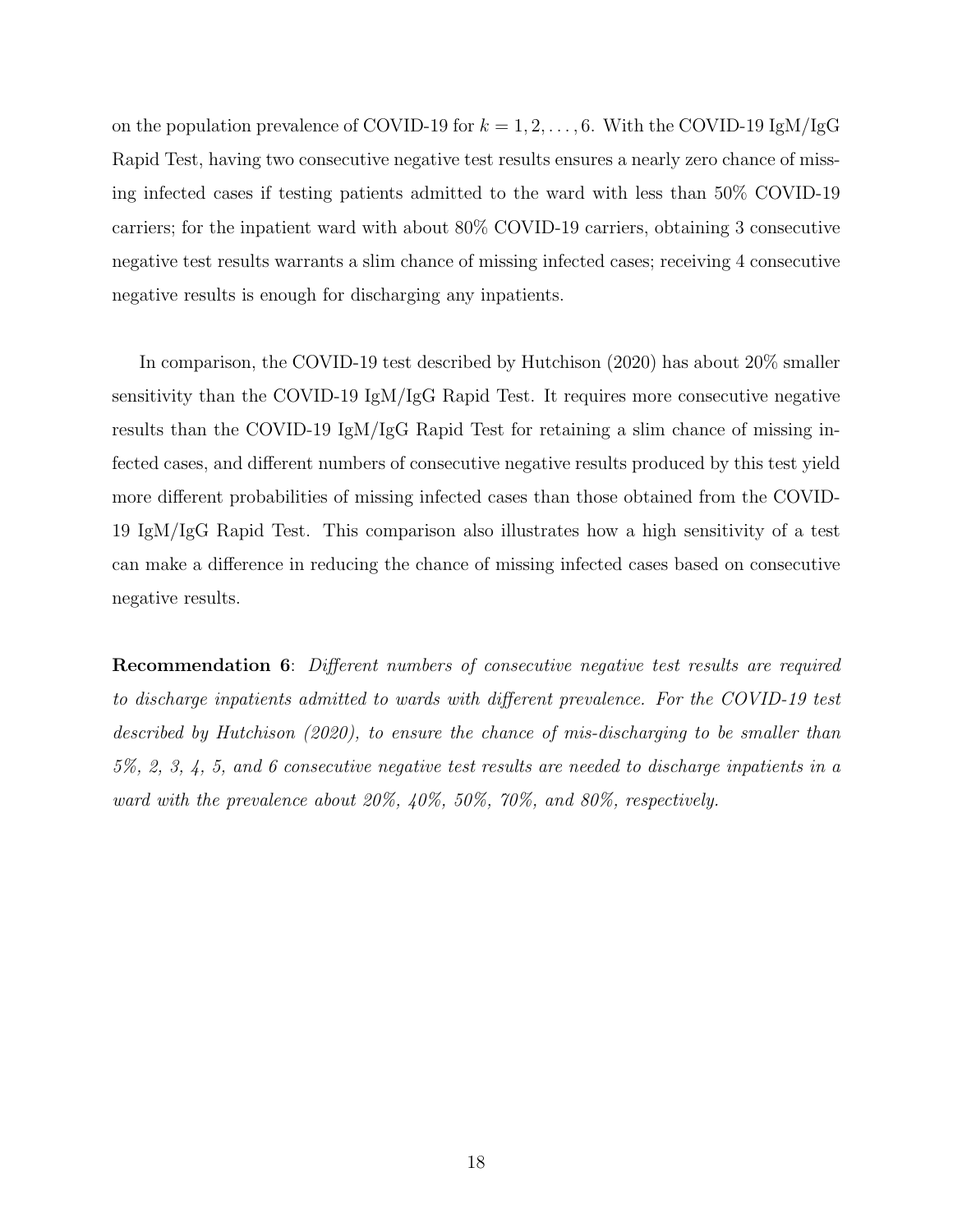

Figure 6: The conditional probability for missing an infected case based on k consecutive negative results: the plots of the conditional probability versus the prevalence for  $k = 1, \ldots, 6;$ The left panel is for the COVID-19 IgM/IgG Rapid Test and the right panel is for the COVID-19 test described by Hutchison (2020)

## <span id="page-20-0"></span>6 Analysis of Diamond Princess Data

To illustrate our discussion, we analyze the data of the Diamond Princess cruise for the period of January 19, 2020 (the day before patient zero embarked on the cruise) to February 20, 2020 when all passengers were disembarked (Princess 2020). Diamond Princess was on a 14-day round trip itinerary, departing from Yokohama in Tokyo on January 20, 2020 and returning on February 4, 2020. There were 2,666 guests and 1,045 crew on board. Patient zero traveled for five days on Diamond Princess and disembarked in Hong Kong on January 25. During those five days, patient zero did not report being ill; he was tested positive for COVID-19 on February 1, six days after leaving the ship.

On February 4, 10 people were tested positive for COVID-19 among the first batch of tested passengers. In subsequent days, more guests were tested positive. People with positive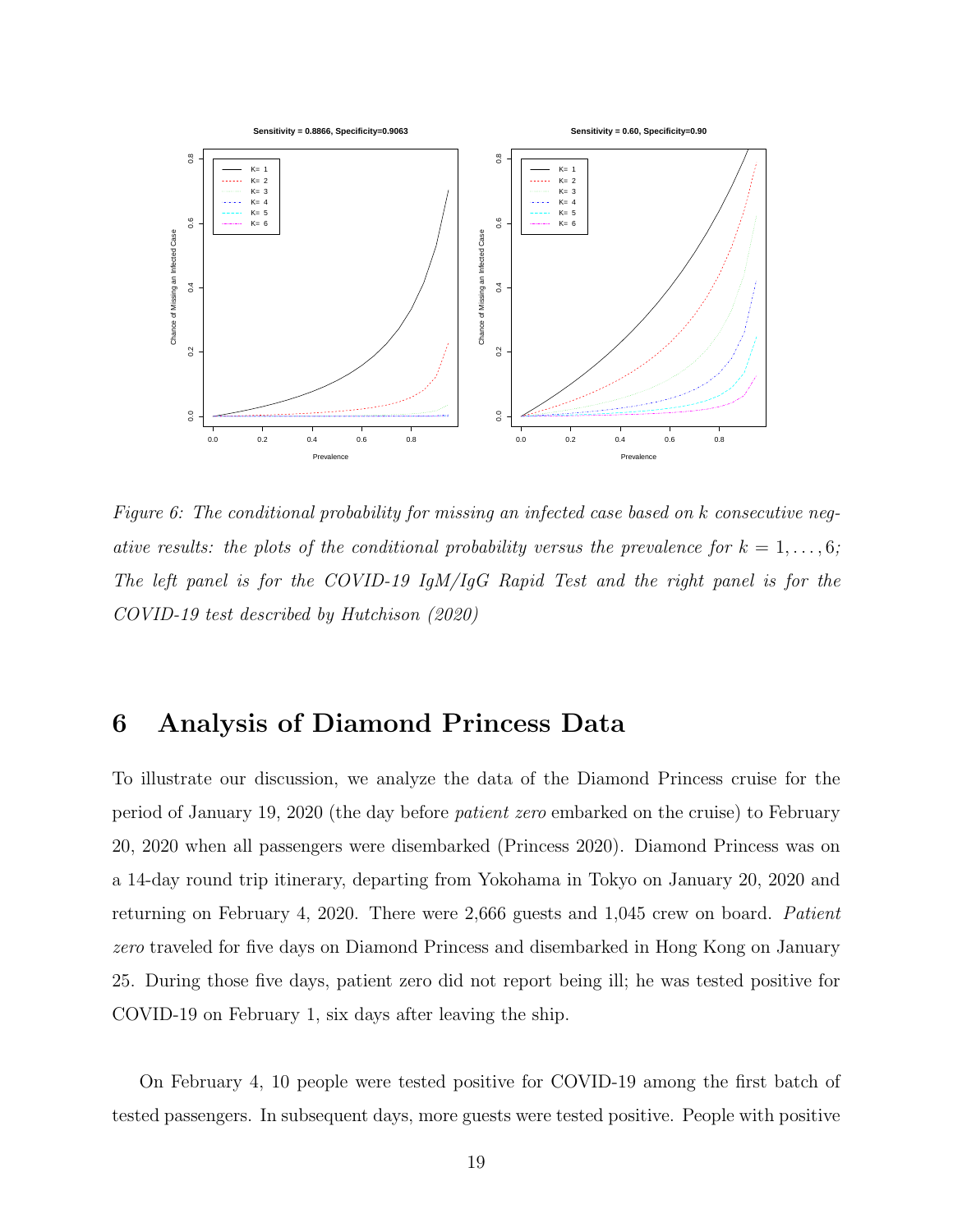test results were transported to local hospitals for medical care. Table 1 displays the number of people whose test results were positive on different days. Using the notation in Section [2,](#page-5-0) January 19 is taken at  $t = 0$  on which  $N(0) = N_h(0) = 3711$  and  $N_s(0) = 0$ ; January 20 is taken as  $t = 1$  on which  $N(1) = N(0)$  and  $N_s(1) = 1$ ; on February 4 (i.e.,  $t = 17$ ),  $N_s(17) = 10$  and  $N(17) = N(0) - 10$ . The left panel of Figure 8 displays the day-dependent prevalence, and in the middle panel we report the changing population size using the red curve.

Without discretion, we would use the COVID-19 test described by Hutchison (2020) to test all passengers every day starting  $t = 17$ , then the daily numbers of false positive and negative results can be worked out by [\(1\)](#page-7-0). We visually display those numbers in the middle panel (blue dashed curve) and the right panel in Figure 7. Clearly, when  $P(t)$  is very small,  $#_{fp}(t)$  is close to  $N(t)$  and  $#_{fn}(t)$  is near 0; when  $P(t)$  becomes larger,  $#_{fp}(t)$  becomes smaller but  $#_{fn}(t)$  gets larger.

Though having a large value of  $\#_{fp}(t)$  would not exacerbate the virus spread, it would waste limited medical resources. Having a nonzero value of  $#<sub>fn</sub>(t)$  would be harmful because those undetected infected cases would be spreaders of the virus; on the day  $t = 30$ of disembarking all the passengers, there could be 300 missed COVID-19 carriers if we test everyone on the ship without carefully screening.

It is sensible to focus on testing suspected patients to reach a balance between the use of limited medical resources and the result accuracy. By [\(2\)](#page-13-0), the COVID-19 test should be repeated at least three times for a suspected patient, and all three negative results would ensure the chance of missing an infected case to be under 5%.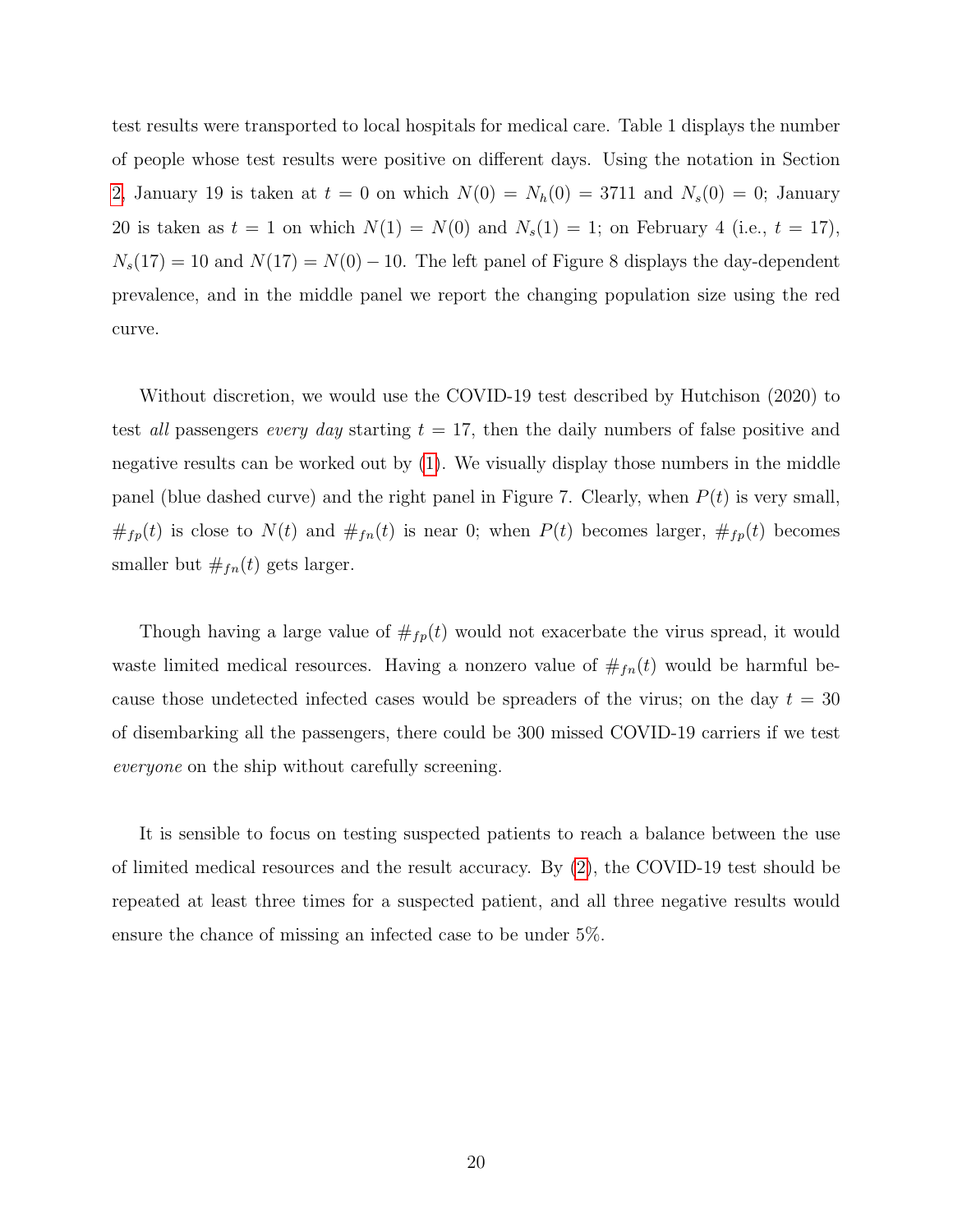Table 1: COIVD-19 Data from Diamond Princess Cruise

| Day                                                  |                                  |  |  |  |  |                    |                              |                                              |  |  |                          |                              |  |  | 1-16 17 18 19 20 21 22 23 24 25 26 27 28 29 30 31 32 33-44 |
|------------------------------------------------------|----------------------------------|--|--|--|--|--------------------|------------------------------|----------------------------------------------|--|--|--------------------------|------------------------------|--|--|------------------------------------------------------------|
| # Cases 0 10 10 41 3 0 6 65 39 0 47 0 134 0 99 88 79 |                                  |  |  |  |  |                    |                              |                                              |  |  |                          |                              |  |  | 84                                                         |
|                                                      |                                  |  |  |  |  |                    |                              |                                              |  |  |                          |                              |  |  |                                                            |
|                                                      | Diamond Cruise COVID-19 Data     |  |  |  |  |                    | <b>All Passengers Tested</b> |                                              |  |  |                          | <b>All Passengers Tested</b> |  |  |                                                            |
|                                                      | $_{\rm 8}$                       |  |  |  |  |                    |                              |                                              |  |  | $\frac{8}{2}$            |                              |  |  |                                                            |
|                                                      |                                  |  |  |  |  |                    |                              |                                              |  |  |                          |                              |  |  |                                                            |
|                                                      |                                  |  |  |  |  | 3000               |                              |                                              |  |  | $\mathbb{S}^2$           |                              |  |  |                                                            |
|                                                      | $\frac{16}{2}$                   |  |  |  |  |                    |                              |                                              |  |  |                          |                              |  |  |                                                            |
|                                                      |                                  |  |  |  |  |                    |                              | Passengers on board<br><b>False Positves</b> |  |  | $\rm 8$                  |                              |  |  |                                                            |
|                                                      |                                  |  |  |  |  | $2000\,$           |                              |                                              |  |  |                          |                              |  |  |                                                            |
|                                                      | Prenalence Rate<br>$\frac{6}{5}$ |  |  |  |  | Numbers            |                              |                                              |  |  | Numbers<br>$\frac{8}{2}$ |                              |  |  |                                                            |
|                                                      |                                  |  |  |  |  |                    |                              |                                              |  |  |                          |                              |  |  |                                                            |
|                                                      |                                  |  |  |  |  |                    |                              |                                              |  |  | $\frac{8}{2}$            |                              |  |  |                                                            |
|                                                      | $\frac{8}{6}$                    |  |  |  |  | $_{\rm 8}^{\rm 8}$ |                              |                                              |  |  |                          |                              |  |  |                                                            |
|                                                      |                                  |  |  |  |  |                    |                              |                                              |  |  | $_{\rm 5}^{\rm o}$       |                              |  |  |                                                            |
|                                                      |                                  |  |  |  |  |                    |                              |                                              |  |  |                          |                              |  |  |                                                            |
|                                                      | $\frac{8}{2}$                    |  |  |  |  | $\circ$ -          |                              |                                              |  |  | $\circ$                  |                              |  |  |                                                            |

Figure 7: Analysis of the Diamond Princess data if everyone would be tested everyday from day 17 to day 44: the left panel records the prevalence versus the date, the right panel shows the false negative number versus the date, and the middle panel displays the false positive number versus the date (in blue) and the population size versus the date (in red).

0 5 10 15 20 25 30

Days from Jan 19

0 5 10 15 20 25 30

Days from Jan 19

## 7 Conclusion and Discussion

0 5 10 15 20 25 30

Days from Jan 19

In this article we take the statistical standpoint and examine several aspects of COVID-19 testing. We evaluate the uncertainty induced from the imperfectness of COVID-19 tests and make recommendations. In summary, we highlight the following points:

1. Testing everyone without discretion is not recommended. A large number of false negatives is typical for medical tests with a low sensitivity. A large number of false positives is produced from a test with a lower specificity. It is not feasible to test everyone who shows flu-like symptoms. It is important to prioritize the testing of people who need it the most, not only for the economical considerations of the availability of test kits,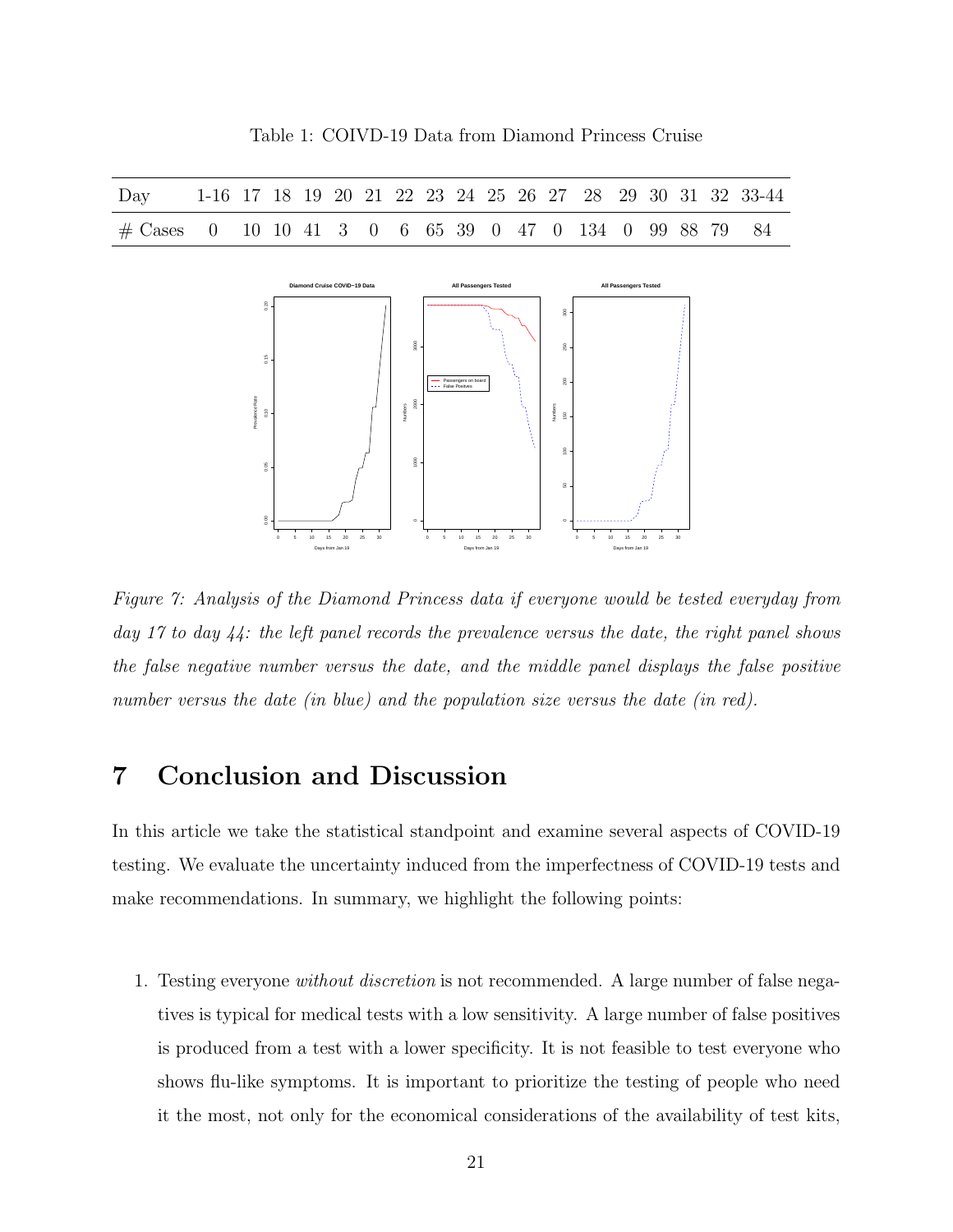but also for the statistical concerns of controlling false positive or negative results.

Even with enough test kits for the entire population, it is advised to identify suitable candidates for the test. It is unwise to test everyone in the population without careful discretion. Medical personnel generally believe that people in the following groups should be prioritized to test for COVID-19 (Ferran 2020): (1) those at high risk such as health care workers who have been in contact with COVID-19 patients, (2) symptomatic people in areas with high infection rates, (3) people 65 years of age and older with chronic health issues, such as heart disease, lung disease, and diabetes, and (4) patients who have immunodeficiency diseases.

- 2. The accuracy of the COVID-19 test described by Hutchison (2020) is not precisely known. Based on the test performance in China and the performance of the influenza tests, the test is estimated to correctly identify around 60% of the patients with the disease and correctly identify 90% of the patients that are disease-free. The low sensitivity of the current tests for COVID -19 would yield a large number of false negative if we test everyone in a cohort with a low prevalence. That is, a large number of people having the virus would be misdiagnosed as healthy if we attempt to test the entire cohort which has not been carefully scrutinized for COVID-19.
- 3. The tests should only be applied to presumptive people in order to control false positive and false negative results. With limited resources, targeting the presumptive people and applying the tests *repeatedly* is the best strategy to make sure the true COVID-19 carriers are not missed and discharged inpatients are truly virus-free.

Our discussion is carried out exchangeably at the population level and on the basis of an individual. When interpreting the results, caution should be taken for this difference. In the initial stage, COVID-19 was transmitted in an unrecognized way. Limited testing capacity and strict testing criteria delayed the identification of COVID-19 carriers in many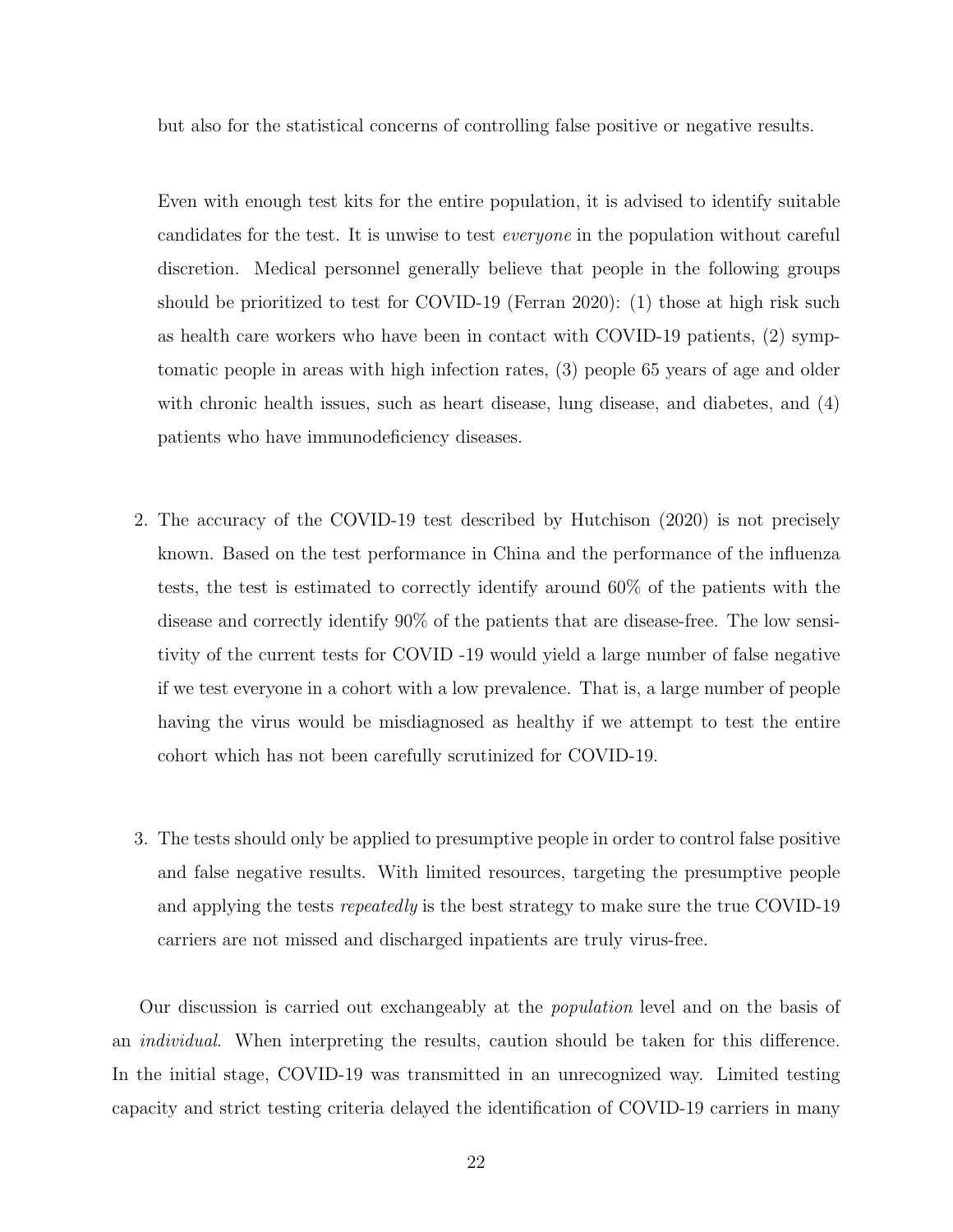countries (Sullivan 2020). Our discussion here is useful to help make prudent decisions from the administrative standpoint to optimize the usage of limited resources of test kits, healthcare workers, and medical facilities. However, from the perspective of an individual thinking "better safe than sorry", one might argue that having a false positive result is tolerable but a false negative is troublesome. From a physician's viewpoint, missing an infected case can be more detrimental than misdiagnosing a COVID-19-free patient as a carrier. Such an error would cause a spread of virus and delay medical care for the COVID-19 infected patients. This article provides the assessment as to how likely we may miss identifying COVID-19 carriers based on consecutive negative results and how many times we should test a suspected COVID-19 patient to reduce the chance of errors. On equal footing, our discussion provides the guidelines for discharging inpatients who are treated for COVID-19.

There are several limitations of our discussion. In the discussion of the Diamond Princess Cruise Data in Section [6,](#page-20-0) we ignore the fact that the population size  $N(t)$  and the prevalence  $P(t)$  are error-contaminated. In our discussion, the dynamic number of COVID-19 carriers  $N_s(t)$  is taken as the confirmed cases for each day t. The true value of  $N_s(t)$  is, however, highly likely to be larger than the reported number for day t since some infected passengers were asymptomatic and thus were not being tested on day t for  $t = 17, 18, \ldots, 34$ .

While we consider a dynamic framework in Section [2](#page-5-0) to characterize the change in the population size and the relationship between the number of infected people and the number of healthy people, our discussion on the COVID-19 status for individuals focuses on a static state to highlight the ideas. More specifically, time-dependent status  $Y(t)$ , instead of Y, should be used to reflect the time-dependent status for individuals in the population on day t. As our understanding of COVID-19 grows and more accurate test kits become available, our development should be modified and the recommendations can be made by incorporating time windows to reflect influencing factors, including the evolving stage of COVID-19, preventive measures done by the local administration and the government, and the changes in the public social behavior for different periods.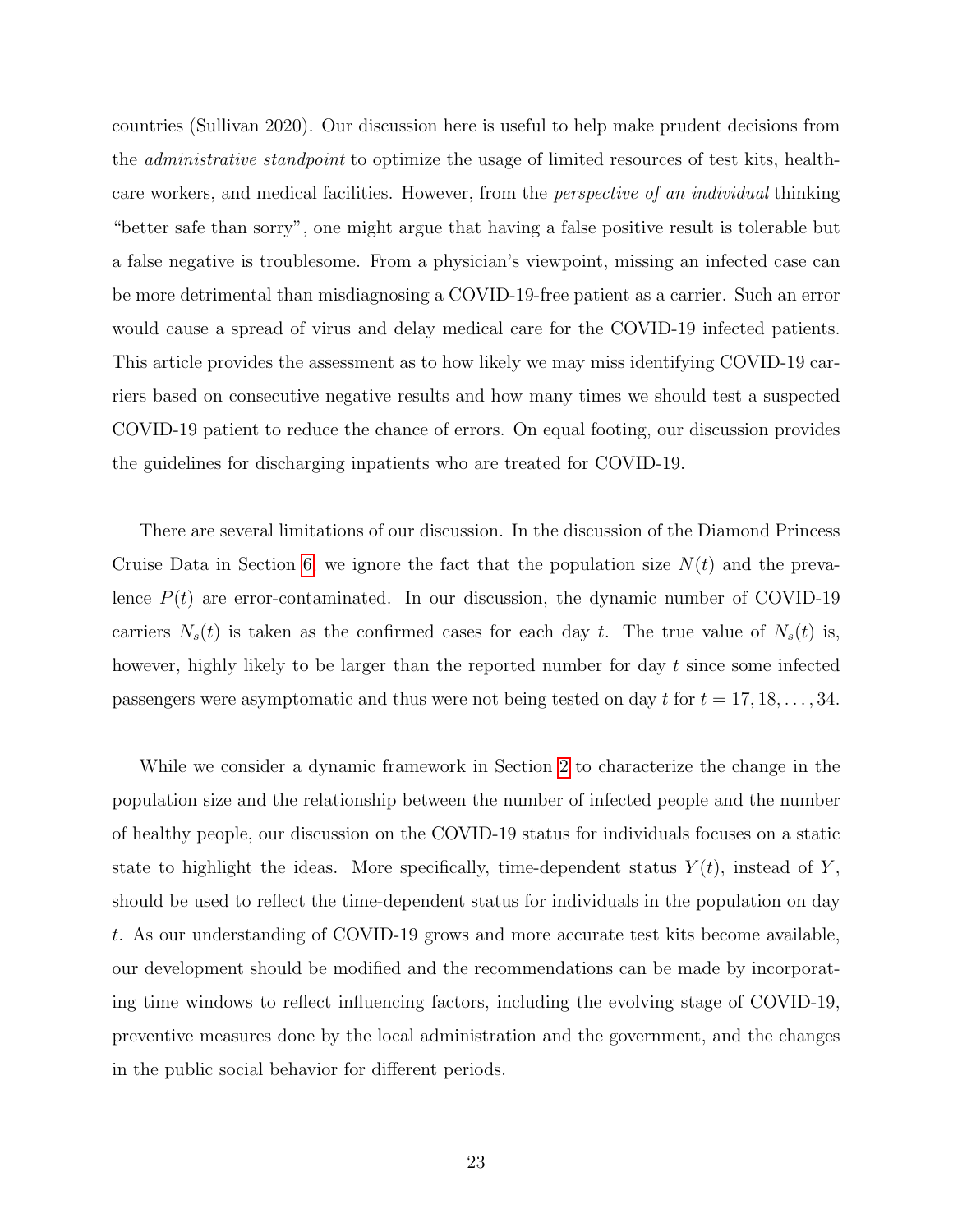Another notable issue is that our discussion merely investigates testing errors from the statistical angle to quantify the randomness and uncertainty associated with the test inaccuracy. We have not explicitly accommodated in the development the characteristics of patients, such as age, severity of COVID-19-like symptoms, health conditions, and the medical history. This is caused by the lack of information on the sensitivity and specificity of available test kits estimated from different cohorts of patients with varying medical conditions. As a last recommendation, we suggest that rather than reporting an *overall* sensitivity and specificity for a developed test, developers of COVID-19 tests should evaluate a sequence of the sensitivities and specificities of the test applicable to different cohorts of patients. This will allow physicians and medical personnel to make more precise decisions to accommodate the personalized-features of the patients.

Recommendation 7: Instead of being assessed by an overall sensitivity and specificity, the performance of COVID-19 tests should be evaluated in a more refined measure by reporting their sensitivities and specificities obtained from the stratified population by the patient's medical conditions.

In the article, we compare two COVID-19 tests, the COVID-19 test described by Hutchison (2020) and the COVID-19 IgM-IgG Rapid Test. While the calculations show that the COVID-19 IgM-IgG Rapid Test outperforms the COVID-19 test described by Hutchison (2020), we are not ready to recommend to replace the latter test by the former one. While the sensitivity and specificity of the COVID-19 IgM-IgG Rapid Test are higher than those of the COVID-19 test described by Hutchison (2020), these results are obtained from different groups of patients whose conditions may differ considerably and the sizes may not be comparable either.

Having fast and effective test tools is crucial for controlling the rapidly evolving COVID-19 course while emerging research results offer new ways for testing COVID-19. For instance, investigating the temporal changes of COVID-19 pneumonia on CT scans, Shi et al. (2020) found that a CT could be a useful tool to detect COVID-19 pneumonia, even for asymp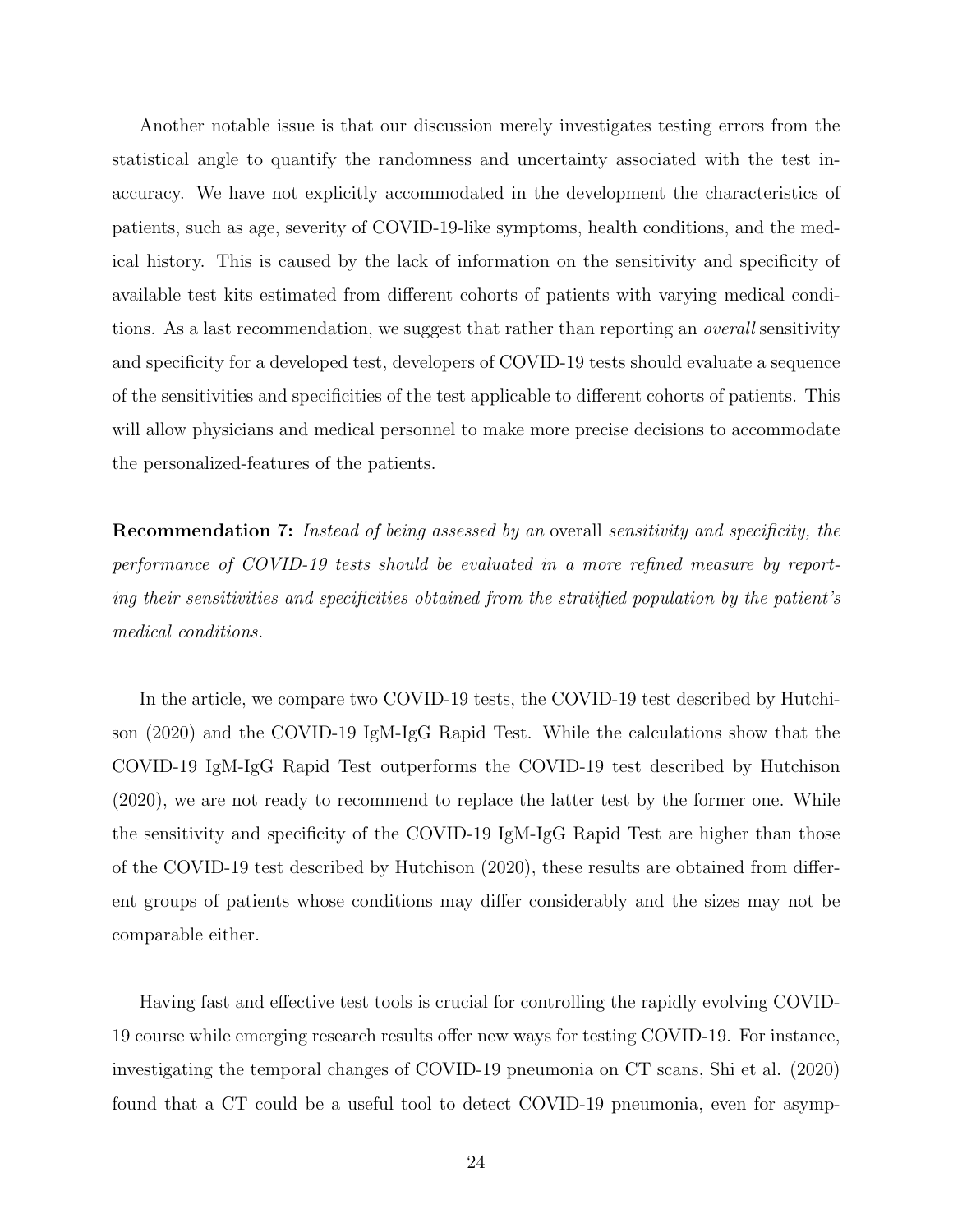tomatic individuals. Their findings suggested that CT scans can be considered as a screening tool together with RT-PCR for patients who traveled recently or have had close contact with an infected individual. Furthermore, CT scans may be an important screening tool in the small proportion of patients who have false-negative RT-PCR results (Lee, Ng and Khong 2020). Announced on March 21, 2020, diagnostics company Cepheid received emergency authorization from the U.S. FDA to use its rapid molecular test,  $SAR\text{-}CoV-2 Xpert Xpress$ , that can detect COVID-19 in 45 minutes for point-of-care patients (Scipioni 2020). A review of the current laboratory methods available for testing COVID-19 was given by Loeffelholz and Tang (2020).

Our discussion here considers repetitions of the same test procedures. With multiple test kits becoming available, we face the decision of choosing suitable test kits to reach a balance among several key factors. This includes but not limited to the time of acquiring results, the associated cost, the test accuracy, and the suitability for patients with different conditions. It is useful to ponder the question: How do we use them effectively? We may apply a fast but less accurate test kit to do screening, and then apply a more accurate but time-consuming and costly test to do further checks. If repeated tests need to be done, we need to decide the number of the tests in order to not miss the infected patients. In addition, in our discussion of repeating the test for COVID-19, we have not looked into the issue of the gap time between two consecutive tests.

# Acknowledgements

The research of Yi and He is partially supported by fundings from the Natural Sciences and Engineering Research Council of Canada (NSERC). Yi is Canada Research Chair in Data Science (Tier 1). Her research was undertaken, in part, thanks to funding from the Canada Research Chairs Program.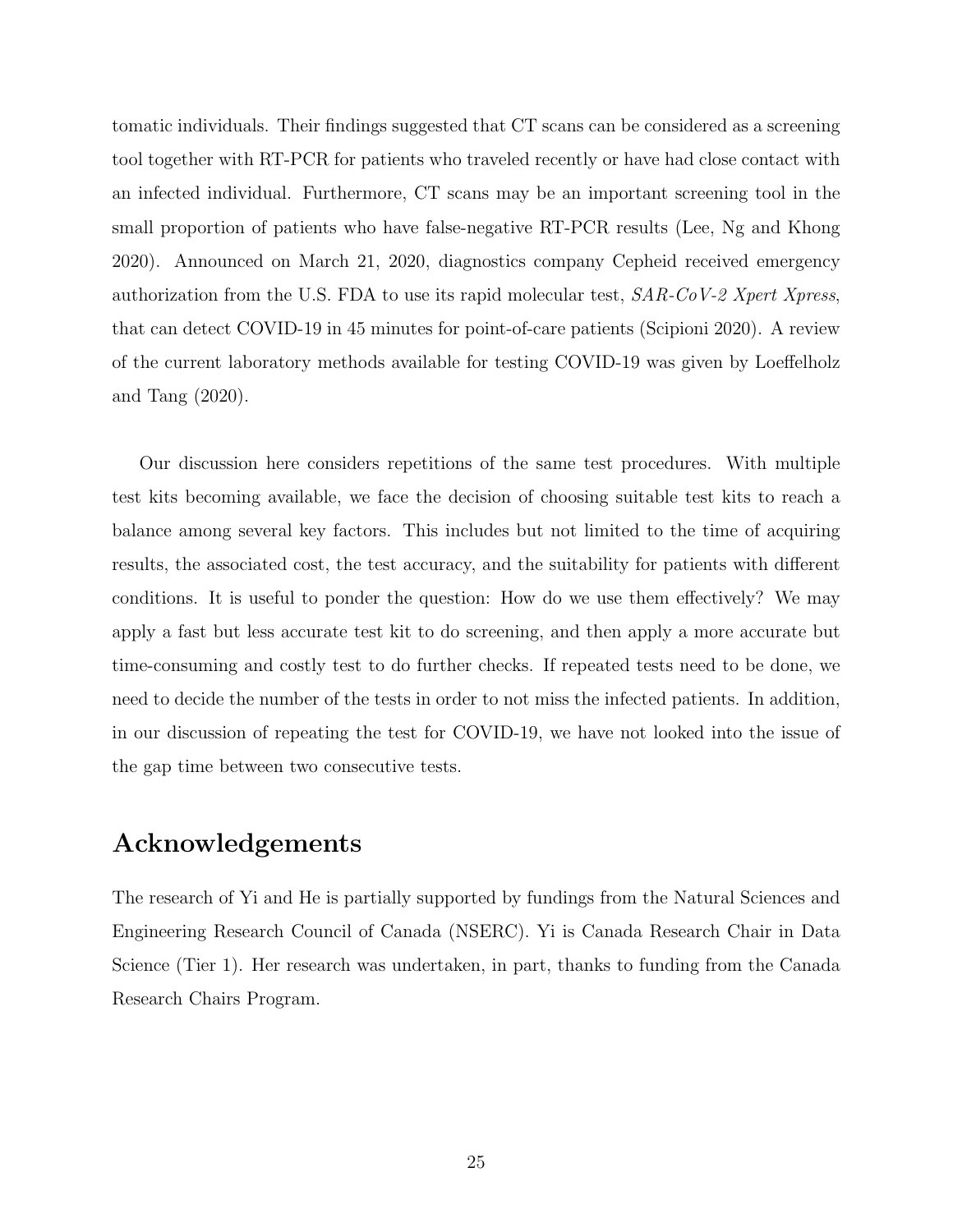### References

- [1] BioMedomics (2020). BioMedomics receives CE-IVD certification for its new COVID-19 IgM-IgG Rapid Test for novel coronavirus. https://www.biomedomics.com /products/infectious -disease/covid-19-rt/?from=singlemessage&isappinstalled=0.
- [2] CBC News (2020). 8 cases of COVID-19 identified in Waterloo region. March 16th, 2020. https://www.cbc.ca/news/canada/kitchener-waterloo.
- [3] Ferran, M. (2020). Should I be tested for Coronavirus? Here's what you need to know about COVID-19 tests. The Conversation, March 13, 2020. https://theconversation.com /how-does-the-coronavirus-test-work-5-questions-answered-133118.
- [4] Guzman, J. (2020). Can you get coronavirus twice? https://thehill.com/changingamerica/well-being/prevention-cures/487436-can-you-get-coronavirus-twice.
- [5] Hutchison, R. L. (2020). The accuracy of COVID-19 tests. https://www.kevinmd.com /blog/2020/03/the-accuracy-of-covid-19-tests.html.
- [6] Lee, E. Y. P., Ng, M.-Y., and Khong, P. L. (2020). COVID-19 pneumonia: what has CT taught us? The Lancet Infectious Disease. Published online February 24, 2020 https://doi.org/10.1016/S1473-3099(20)30134-1.
- [7] Loeffelholz, M. J. and Tang, Y.-W. (2020). Laboratory diagnosis of emerging human coronavirus infections The state of the art. Emerging Microbes  $\mathcal{B}$  Infections, https://doi.org/10.1080/22221751.2020.1745095.
- [8] Princess (2020). Diamond Princess updates. https://www.princess.com/news/notices and advisories/notices/diamond-princess-update.html.
- [9] Region of Waterloo (2019). Year-End 2018 Population and Household Estimates for Waterloo Region. Report: PDL-CPL-19-14. March 19, 2019.
- [10] Scipioni, J. (2020). FDA grants 'emergency use' coronavirus test that can deliver results in 45 minutes. https://www.cnbc.com/2020/03/21/fda-grants-emergency-usecoronavirus-test-that-can-deliver-results-in-45-minutes.html.